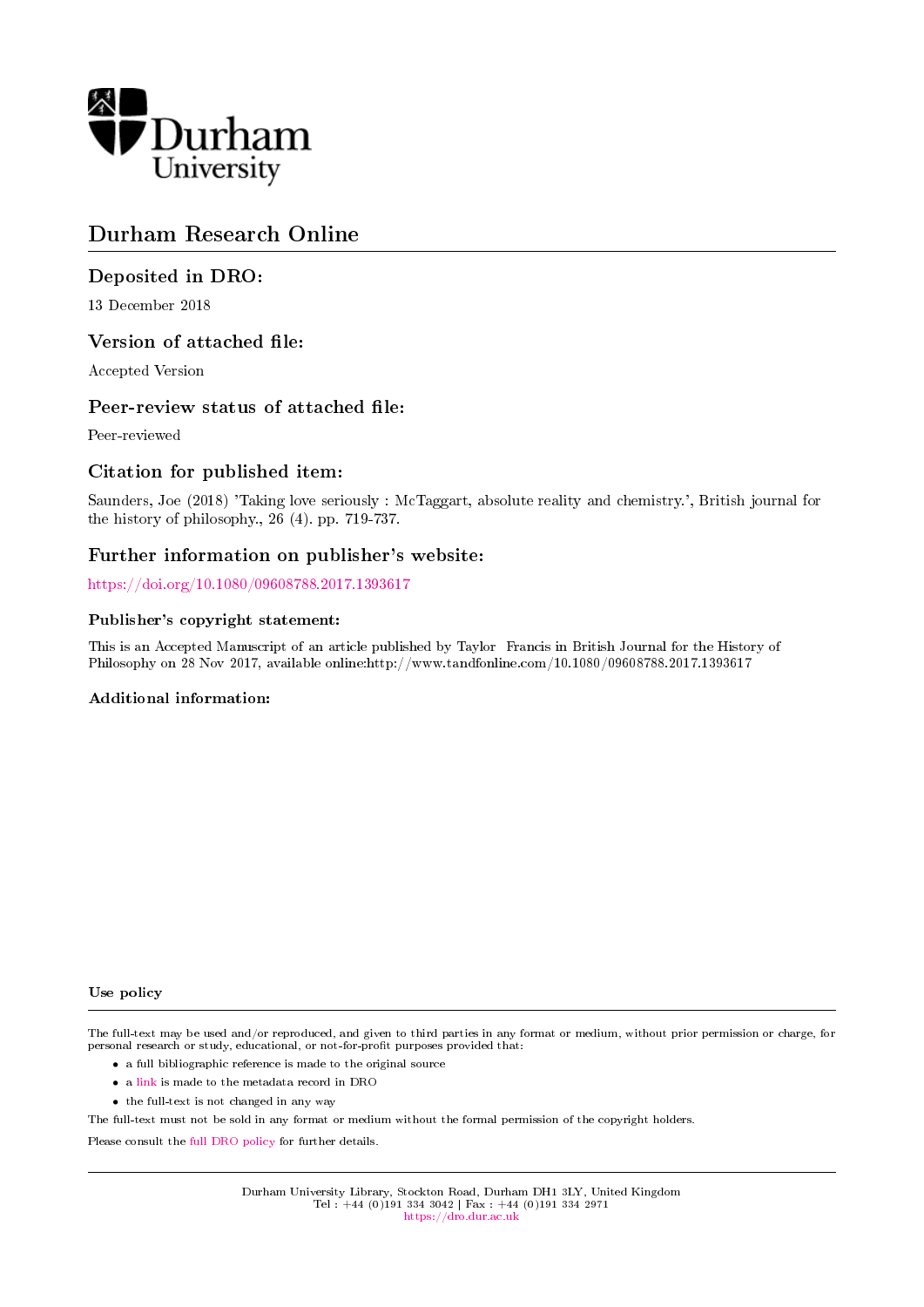## Taking Love Seriously:

## McTaggart, Absolute Reality, and Chemistry

(Forthcoming in the *British Journal for the History of Philosophy*)

**Abstract:** McTaggart takes love seriously. He rejects rival accounts that look to reduce love to pleasure, moral approbation or a fitting response to someone's qualities. In addition, he thinks that love reveals something about the structure of the universe, and that in absolute reality, we could all love each other. In this paper, I follow McTaggart in his rejection of rival accounts of love, but distance myself from his own account of love in absolute reality. I argue that in claiming that we could all love each other, he fails to adequately account for an important part of the phenomena of love, namely chemistry

**Keywords:** McTaggart; Love; Chemistry; British Idealism; Emotions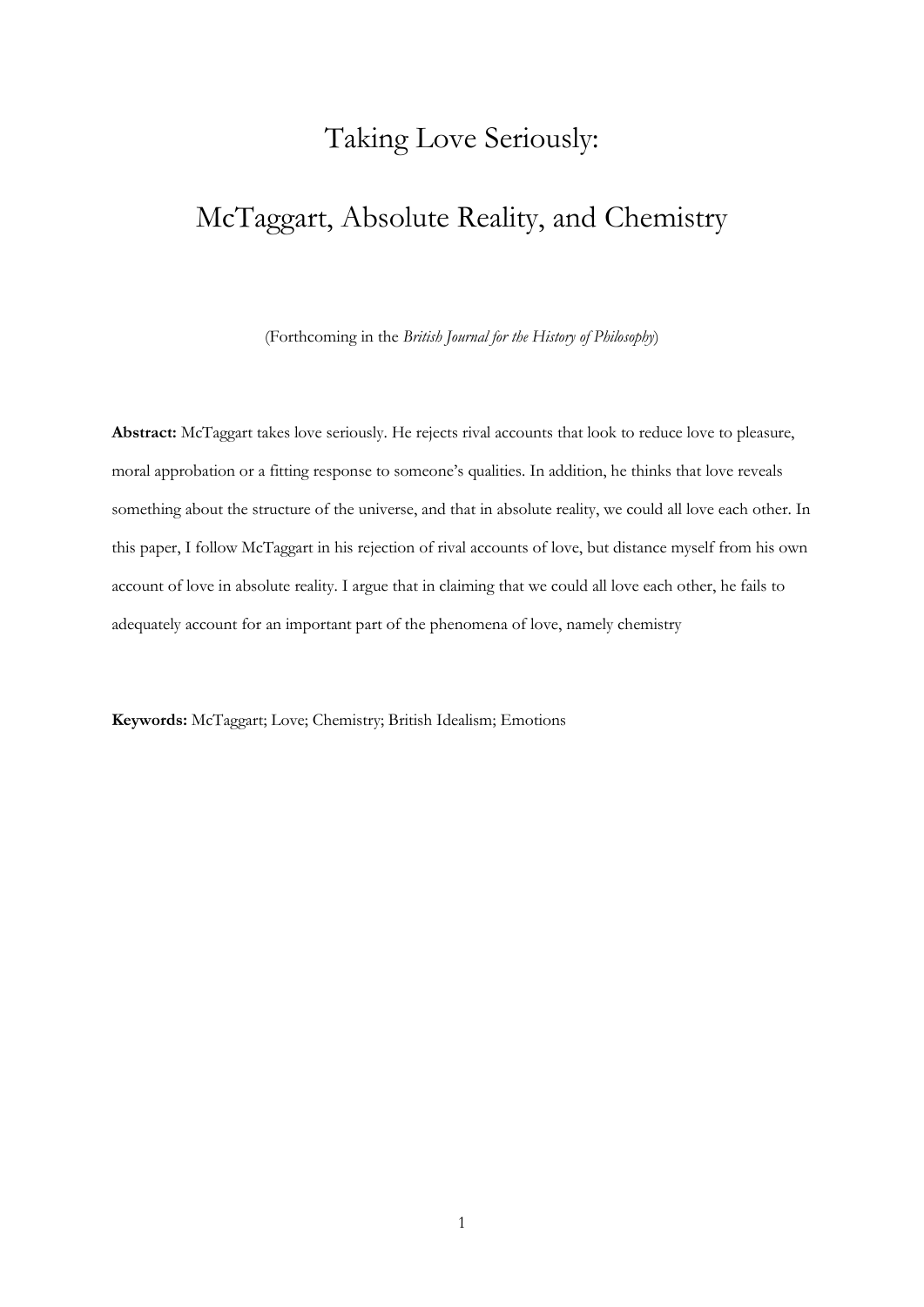## Taking Love Seriously:

# McTaggart, Absolute Reality, and Chemistry<sup>1</sup>

Towards the end of his excellent paper 'McTaggart on Love', Dennis McKerlie (2011: 86) remarks that: "The subject of love clearly had a deep personal significance for McTaggart". It is interesting that this bears remarking. Love has a deep personal significance for most of us. And this is what makes McKerlie's remark interesting: Despite the significance that loves has for most of us, the attention that McTaggart pays to love *is* remarkable. More so than most other philosophers, McTaggart takes love seriously.<sup>2</sup> What does it mean to say that McTaggart takes love *seriously*? I mean two things by this. The first is that McTaggart takes the phenomena of love seriously. He is dismissive of accounts of love that try to reduce it to other things, for instance pleasure or moral approbation. Secondly, McTaggart thinks that love reveals something fundamental about the nature of the universe; otherwise expressed, love plays a crucial role in his conception of absolute reality.

In this paper, I will lay out both aspects of McTaggart's position. I will agree with the first, but depart from the second. That is to say, I follow McTaggart in his rejection of other accounts of love, but distance myself from his own account of love in absolute reality. In doing so, I hope to advance our understanding of McTaggart, and also to contribute to contemporary discussion about the nature of love.<sup>3</sup> In terms of advancing our understanding of McTaggart, I offer my own exegesis of his views on

<sup>1</sup> I owe thanks to Charlotte Alderwick, Bob Stern, Natasha McKeever, Martin Sticker, and three anonymous referees for providing helpful comments on earlier versions of this paper. I would also like to thank an excellent audience at the University of Essex, and Anna McQuillin, David Batho, Carl Fox, Gerald Lang, Chris Bennett, and Sophie Goddard for enduring many conversations about love with me.

<sup>2</sup> We find little discussion of love in the other prominent British Idealists. T.H Green offers no substantial discussion of love in his major works; Bradley is similar, offering a brief remark in 'My Station and its Duties' (see note 31). R.G. Collingwood though, offers a short account of love as a modification of hunger (NL: §8.35, p. 57), where our object is to overcome our own loneliness (NL: §8.16, p. 54; §8.3, p. 56). As with other aspects of his philosophy, Hegel seems to have had the most influence on McTaggart on love; I will say something more about this towards the end of section 1.

<sup>&</sup>lt;sup>3</sup> I would like to thank an anonymous referee for prompting me to make this clearer.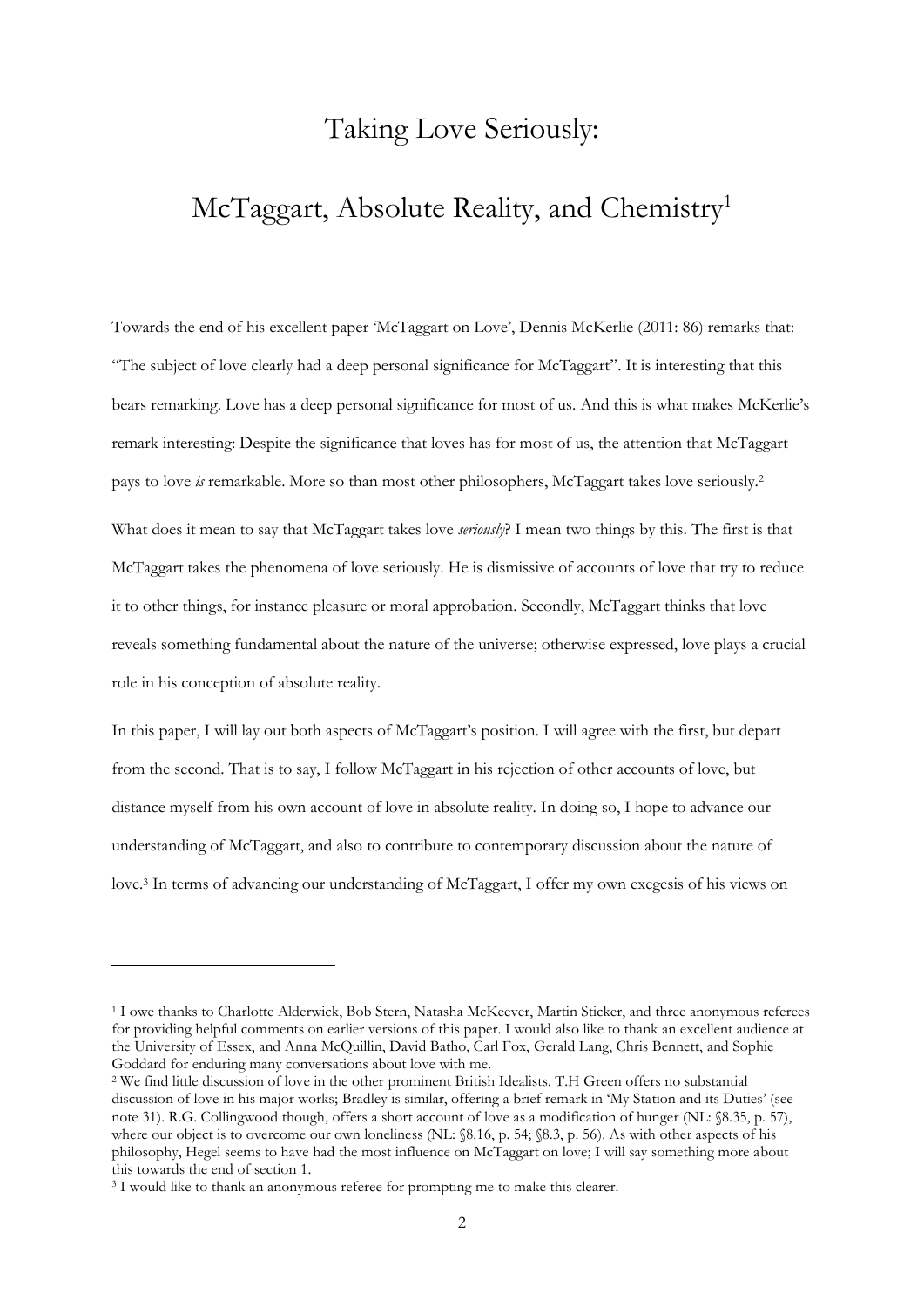love, look to further situate his account of love in its historical context (primarily in reference to Hegel), but also to provide an interpretation – and defence – of McTaggart's taking love seriously.<sup>4</sup> In addition, I put forward a new criticism of his views, arguing that he fails to account for what we often refer to as 'chemistry'. This criticism, I contend, can also contribute to contemporary discussion about the nature of love, where I argue that chemistry is important and often overlooked.

In a little more detail, this paper divides into four sections. I begin by laying out McTaggart's conception of what love is, and what love is not (§1). I follow him in thinking that love is not always pleasant, moral approbation, nor a response to the qualities of the beloved. In setting this out, I contrast McTaggart's views with some of his contemporaries and predecessors, primarily Moore and Hegel. In doing so, I side with McTaggart.

Having laid out McTaggart's conception of love, I turn to detail his distinctive claim about love in absolute reality, where he thinks that everyone could love everyone (§2). Following this, I consider two objections. The first is that perhaps McTaggart takes love *too* seriously (§3). I attempt to defend him against this charge, but then offer my own objection (§4): I worry that McTaggart's account of love in absolute reality fails to accommodate some of the phenomena of love. Here, I draw upon Schelling and Goethe to suggest that *chemistry* is an important part of love. I argue that the appeal to chemistry allows us to maintain much of McTaggart's account of what love is not, while resisting his conclusion that in absolute reality, everyone could love everyone.

<sup>4</sup> In relatively recent work on McTaggart on love, Mander (1996: 134-141) offers an excellent account of the development of McTaggart's views from *The Further Determination of the Absolute* to *The Nature of Existence*. Mander (1996: 141-6) also argues that McTaggart's views have contemporary relevance, in that they can help us distinguish between loving *objects* and loving *persons*. McKerlie (2011: 67-73) discusses McTaggart's views in relation to Broads's, Geach's and Moore's, before offering (2011: 73-85) an extensive account of the *value* of love for McTaggart, exploring whether McTaggart accepts a variant of Parfit's repugnant conclusion. These are both excellent papers, and (aside from some minor disagreements) I do not seek to criticise them there. Instead, I look to draw attention to some other overlooked aspects of McTaggart's account of love – his departure from Hegel, and his taking love *seriously* – as well as offering a new criticism of my own.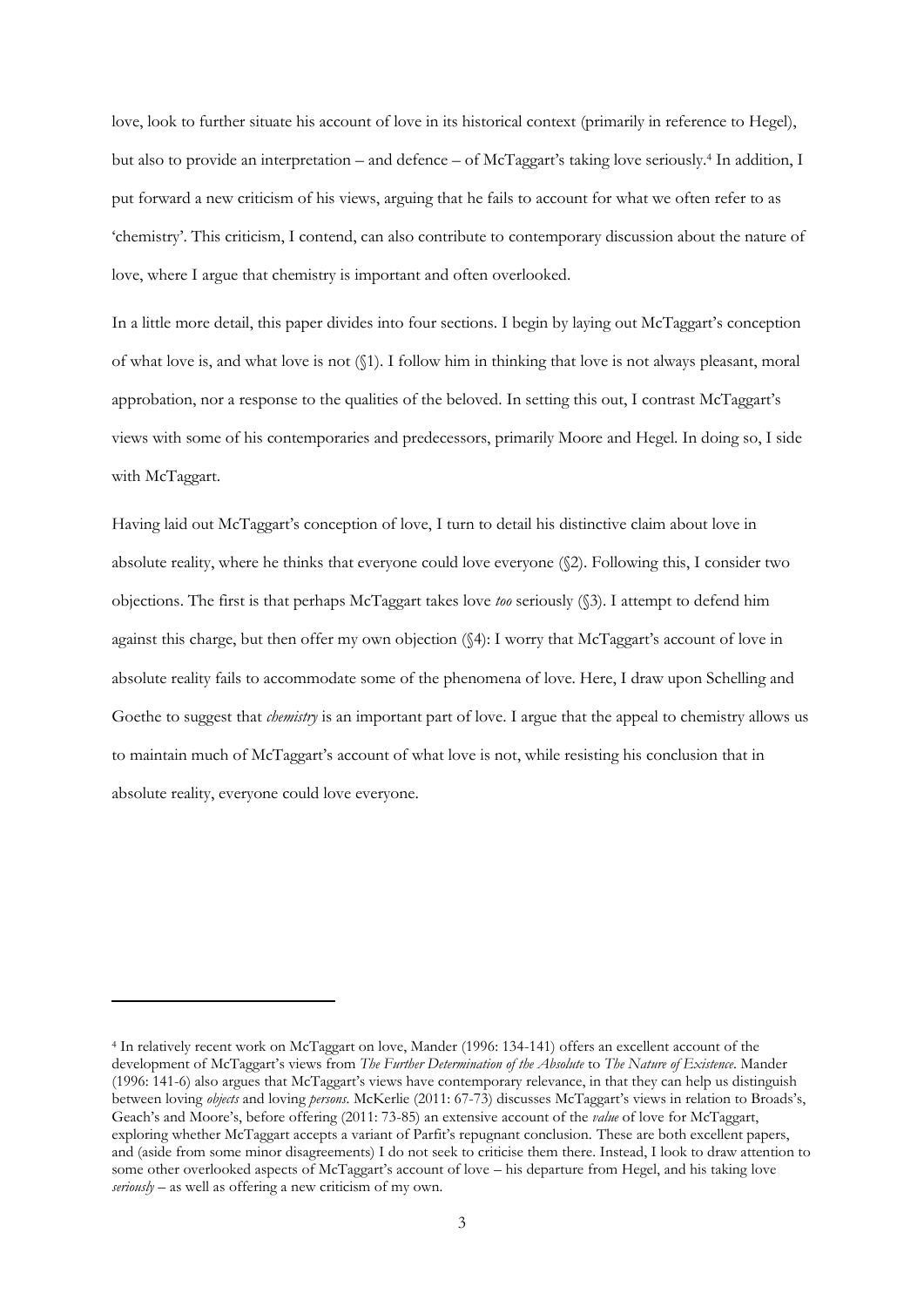## 1. What is Love?

In *The Nature of Existence*, McTaggart clearly sets out his conception of love.<sup>5</sup> He views love as an emotion.<sup>6</sup> He thinks that 'emotion' "cannot be defined", but that "with so many examples of it there is no difficulty in identifying what is meant" (NE:  $\frac{455}{P}$ , p. 144).<sup>7</sup> Love in particular, is an intense and passionate species of liking (NE: §459, p. 148);<sup>8</sup> it is an "emotion which springs from a sense of union with another self" (NE: §464, p. 151).<sup>9</sup> He remarks that (NE: §464, p. 150):

When *B* loves *C*, he feels that he is connected with him by a bond of peculiar strength and intimacy – a bond stronger and more intimate than any other by which two selves can be joined.

After having set out this basic conception of love, McTaggart goes on to detail what love is *not*. He argues that love is not always pleasant, moral approbation, nor a response to the qualities of the beloved. In what follows, I will set out McTaggart's criticisms of these various conceptions of love. In doing so, the distinctive nature of his own account will emerge.

### **Love and Pleasure**

-

McTaggart begins his discussion in *The Nature of Existence* by considering the view that when *B* loves *C*, the love is always dependent on the fact that *C* gives *B* pleasure. However, he notes that "this is inconsistent with the facts" (NE: §462, p. 149). The facts, in this case, are that love "often arises without such pleasure", and that it "often happens that the pleasure *B* owes to *C*, whom he loves, is much less

<sup>5</sup> McTaggart also discusses love in other works, but in this paper, I will mostly focus on his discussion in *The Nature of Existence*, which I find both his clearest and most convincing.

 $6$  It is worth mentioning that, for McTaggart, emotions are cognitive; see Mander (1996: 138).

<sup>7</sup> He provides the following list "with no pretence to systematic completeness" (NE: §455, p. 144): "liking and repugnance, love and hatred, sympathy and malignancy, approval and disapproval, pride and humility, gladness and sadness, hope and fear, courage and cowardice, anger, wonder, curiosity."

<sup>8</sup> I should note that McTaggart proposes to confine his use of the word 'love' to a liking that is felt towards persons; see NE: §459, p. 148; for a contemporary account of the distinctive nature of love towards persons, see Jollimore (2011: xi-xiii).

<sup>9</sup> McTaggart (NE: §461, p. 149) notes that while this is often found in connection with sexual desire, this connection is not necessary.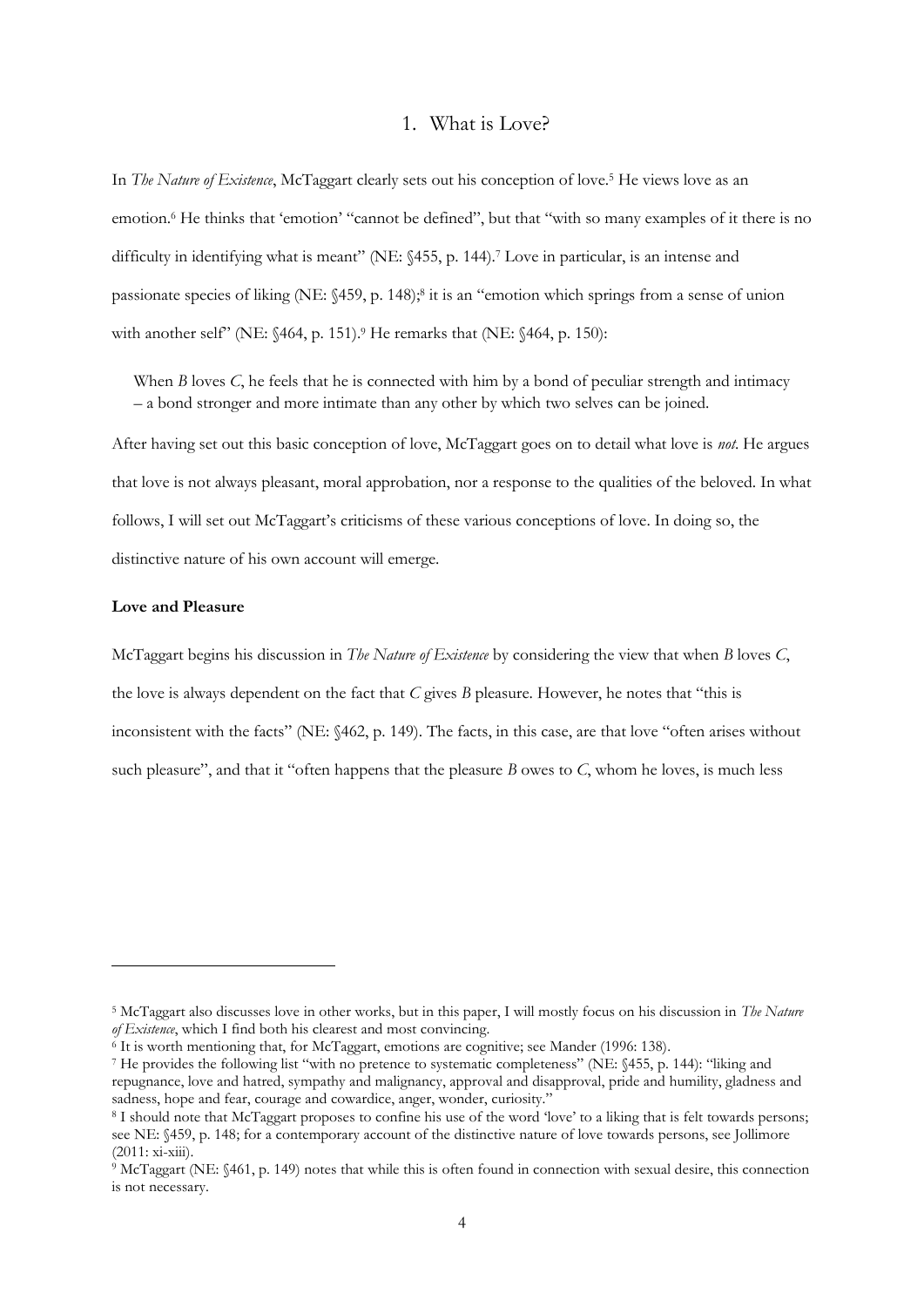than the pleasure which he owes to *D*, whom he does not love." (NE: §462, p. 149).<sup>10</sup> McTaggart holds that love is neither always caused by pleasure nor always pleasant.<sup>11</sup>

He then offers a diagnosis of the rival view:

The view that love must be pleasurable is, I believe, due to people who accepted or assumed the validity of psychological hedonism, and then argued that, if a lover was unwilling to cease to love, it could only be because he found love pleasant. (NE: §462, p. 150-1)

This is part of what I mean when I say that McTaggart takes love seriously. He is dismissive of other accounts of love that have a prior account of human behaviour or value, and then try to make love fit that. Allow me to put the point schematically:<sup>12</sup> If you are committed to viewing X as what really matters, then there will be a temptation to make out the value of love in terms of  $X<sup>13</sup>$  And the worry is that this can distort the phenomena of love.<sup>14</sup> On that note, let us turn to another example of something McTaggart thinks love is *not*.

#### **Love and Moral Approbation**

-

McTaggart also rejects a conception of love as moral approbation. In this, he departs from G.E. Moore.<sup>15</sup> In *Principia Ethica*, Moore offers a short discussion of love. He claims that "the object [of love] must be not only truly beautiful, but also truly good in a high degree" (PE: §122, p. 251). Moore then continues to claim that this moral approbation is "far more valuable than the mere love of beauty" (PE: §122, p. 253), and that "the most valuable appreciation of persons appears to be that which consists in the appreciation of their appreciation of other persons." (PE: §122, p. 252).

<sup>11</sup> For similar reasons, he also dismisses the view that "benevolence and sympathy are always found together with love" (NE: §463, p. 150), noting that love can occur without both, and that both can occur without love.

<sup>10</sup> It is worth noting an ambiguity here. Talk of *owing pleasure* might suggest that McTaggart is making a claim that we owe – somewhat literally, in the sense of having an obligation to provide (or repay) – pleasure to those we love. However, it is clear from the context of this passage that McTaggart is instead claiming that *C* might cause *B* more pleasure than *D* causes *B*, but that *B* still loves *C* rather than *D*. I am grateful to an anonymous referee for drawing this ambiguity to my attention.

<sup>&</sup>lt;sup>12</sup> I frame this in terms of value here, but a similar point holds for behaviour: If you are committed to viewing human behaviour as primarily motivated by X, then there will be a temptation to make out the behaviour associated with love in terms of X. And again, the worry is that this can distort the phenomena of love.

<sup>13</sup> Brogaard (2015: 74; 232-3) for instance, tends to make out the value of love in terms of how love can contribute to well-being. And this, very roughly seems to fit the schema: Brogaard (2015: 223) holds that well-being is the ultimate goal in life, and then tends to make out the value of love in terms of well-being.

<sup>14</sup> See Zangwill (2013: 2) for some interesting reflections upon this methodology.

<sup>15</sup> For an extended account of this disagreement, see McKerlie (2011: 69-71); for a brief account of McTaggart's influence on Moore, see Levy (1979: 107-8).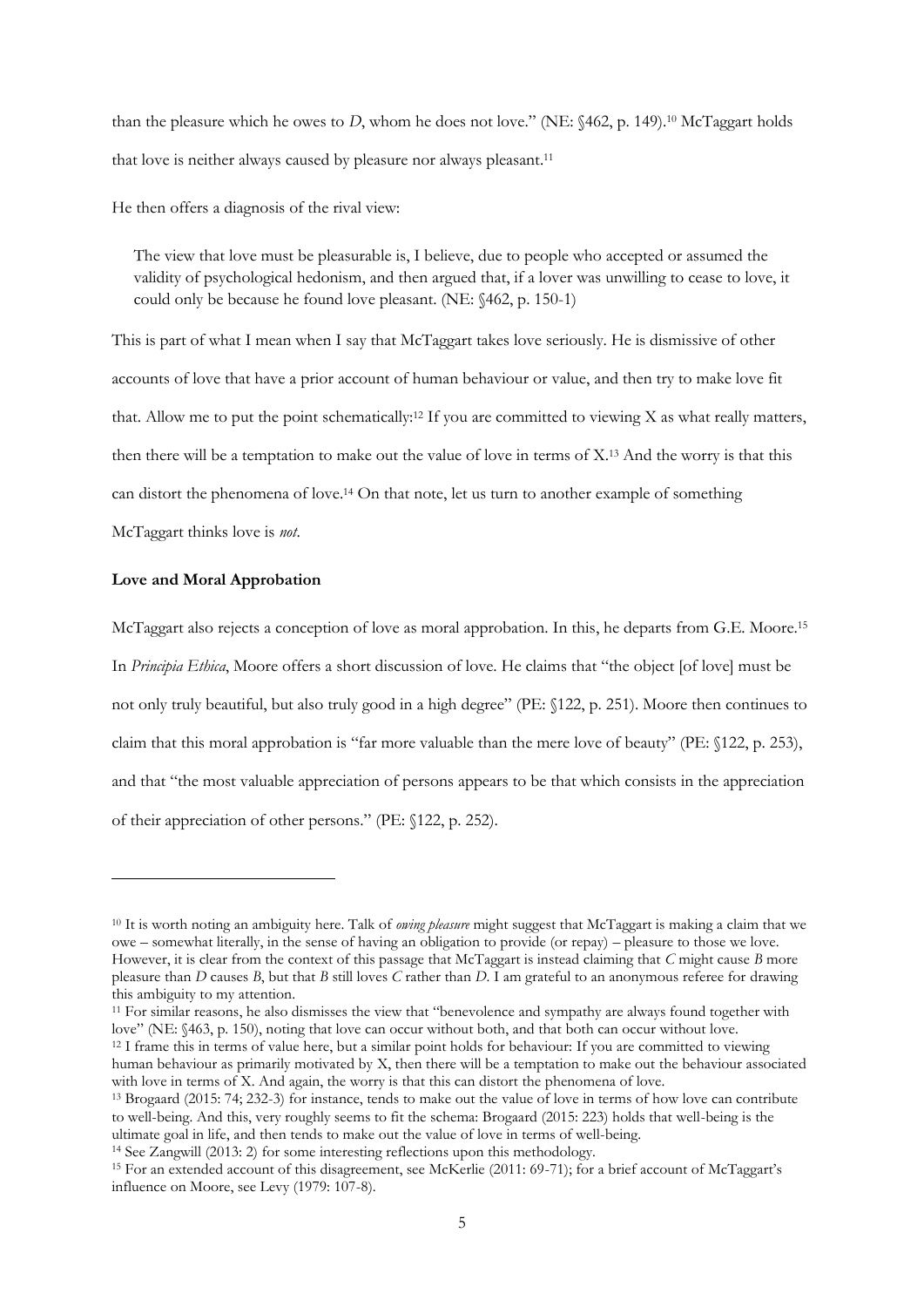McTaggart, by contrast, notes that "it is possible that *B* should love *C*, […] though he knows him to be wicked" (NE: §463, p. 150).<sup>16</sup> Now this might sound like a merely descriptive account of love, and perhaps something Moore could agree with; Moore might accept that it's possible that *B* loves wicked *C*, but insist that such love would be *defective*. However, McTaggart's criticism of Moore is not only descriptive; he goes on to claim that "love towards a person known to be wicked is just as truly love (and, for that matter, just as good) as love towards a person known to be virtuous" (NE: §463, p. 150).

Leaving aside love of the wicked, we can see McTaggart's point through a simple example. Marge might morally admire Ned more than she does Homer, but she loves Homer. And it seems wrongheaded to suggest it would be more appropriate for Marge to love Ned because he is more deserving of moral approbation. <sup>17</sup> Love does not appear to be not moral approbation.

Recently, Abramson and Leite (2011) have offered a sophisticated defence of the thought that love is a form of moral approbation.<sup>18</sup> They argue that love is a:

[...] response to particular kinds of morally laudable features of character expressed by the loved one in interaction with the love (and others the lover loves) (Abramson and Leite 2011: 677)

There is a lot to be said for this view, but I suspect that McTaggart would still want to reject it. We can see this by altering the above example. Let us imagine that Ned has a more morally laudable character than Homer, and in addition, that he expresses this more in interactions with Marge (and others). Once again though, McTaggart would want to resist the thought that it would be more appropriate for Marge to love Ned rather than Homer. Marge *loves* Homer; she feels connected to him by a bond of peculiar strength and intimacy, and this seems laudable, regardless of whether or not Ned deserves more moral approbation.

<sup>16</sup> McTaggart also dismisses Moore's linking of love and beauty, remarking that: "it is possible that *B* should love *C*, though he knows him to be ugly" (NE: §463, p. 150).

<sup>17</sup> Abramson and Leite (2011: 687), Brogaard (forthcoming, §4) and Jollimore (2011: 137-8) all argue that there is an important distinction between there being *reasons* to love someone and being *obligated* to love that person. With this distinction in mind, I do not claim that, on the moral approbation view, Marge *should* love Ned, but instead that it would be *more appropriate* for her to love Ned.

<sup>&</sup>lt;sup>18</sup> I would like to thank an anonymous referee for inviting me to make this comparison.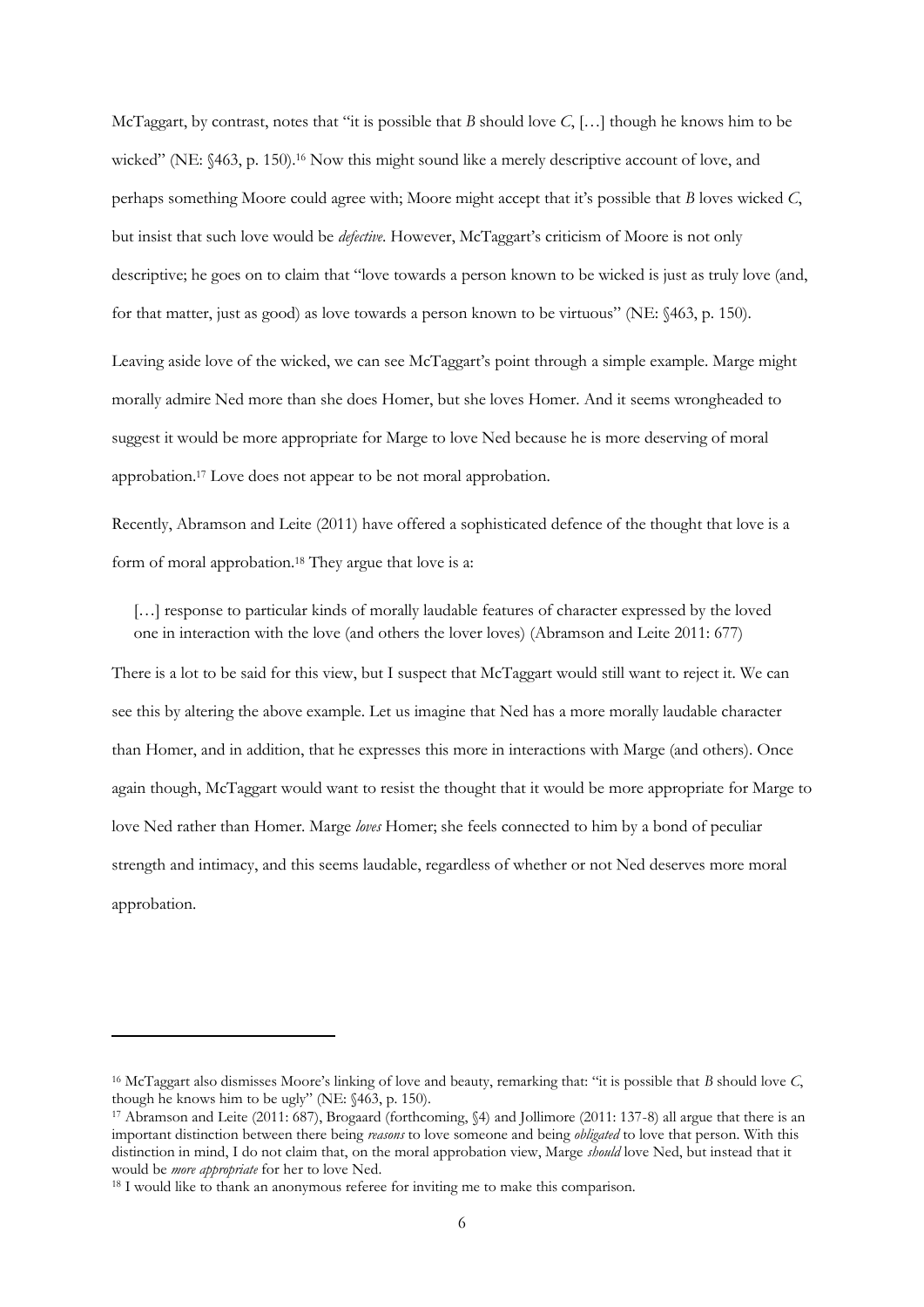Of course, I cannot fully adjudicate between McTaggart and Abramson and Leite here, but hopefully the basic contrast is clear. I will return to say a little more about Abramson and Leite's position in the final section of the paper, where I will argue that both they and McTaggart fail to adequately accommodate an important part of love; but before we get to that, I want to continue to consider McTaggart's position.

#### **Love and Qualities**

There is one more thing that McTaggart thinks that love is not. He thinks that one does not love someone *in respect of* their qualities. This point needs some clarification. McTaggart draws a distinction between an emotion being *caused* by a quality and *in respect of* a quality (NE: §465, p. 151-2).<sup>19</sup> As an example, Sophie loves Rebecca because of the way her eyes look, but this is best understood as a *cause* of her love, rather than what she loves Rebecca *in respect of*. Another way to get at this distinction is through McTaggart's discussion of proportionality, which he thinks supports his claim.<sup>20</sup>

McTaggart claims that "love is not necessarily proportionate to the dignity or adequacy of the qualities that determine it" (NE: §466, p. 152).<sup>21</sup> He remarks that a "trivial cause may determine the direction of intense love" (NE: §466, p. 152). One may, for instance, "love one person above all the world for all one's life because her eyes are<sup>22</sup> beautiful when she is young" (NE: §466, p. 153).

Once again, this might just appear to be descriptive; perhaps disproportionate love is possible, but defective. And McTaggart notes that, of course, other emotions can also be disproportionate – Homer is often filled with anger at trivial matters. However, McTaggart thinks that something different is going on with love:

If the love does arise, it justifies itself, regardless of what causes produce it. To love one person above all the world for all one's life because her eyes are beautiful when she is young, is to be

<sup>19</sup> See McTaggart (FDA, p.255-8) for an earlier treatment of this, and Mander (1996: 139-40) and McKerlie (2011: 67-8) for alternative accounts of this distinction.

<sup>&</sup>lt;sup>20</sup> McTaggart (NE: §466, p. 153-4) thinks that there are two other characteristics of love that support his claim. These are our positive attitudes towards love, even when: 1) we are unable to find a quality which causes the love; and 2) where someone loved someone because they believed them to have a certain quality, then realised that they did not possess that quality, but nevertheless continues to love them..

<sup>21</sup> Cf. McTaggart (FDA, p.255).

<sup>&</sup>lt;sup>22</sup> One might puzzle over why McTaggart writes 'are' here, rather than 'were'. One possible reason for this is his belief that absolute reality is timeless.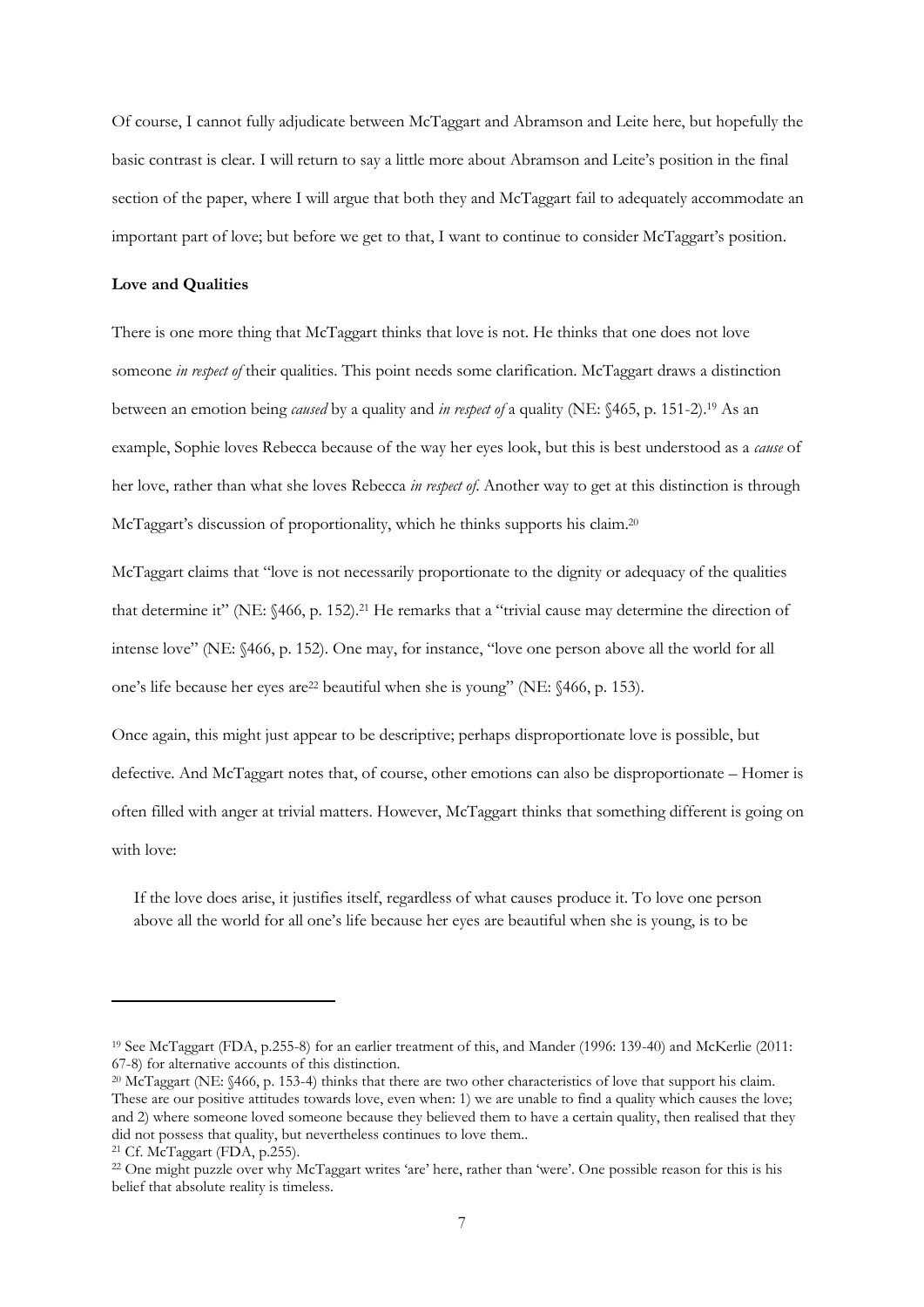determined to a very great thing by a very small cause. But if what is caused is really love – and this is sometimes the case – it is not condemned on that ground. (NE: §466, p. 153).

McTaggart is making two claims here. Firstly, like other emotions, love can be disproportionate. But secondly, unlike other emotions, love justifies itself, regardless of its cause.<sup>23</sup> Otherwise expressed, McTaggart thinks that love is supremely valuable, and as such, it can be justified despite how it came about.<sup>24</sup> Sophie loves Rebecca because of the way her eyes looked when she was young; and yet, their love may be all that love can be.<sup>25</sup>

At this point, one might object: "The way Rebecca's eyes looked is not a good reason for Sophie to love her!"<sup>26</sup> And McTaggart would agree. He would claim that this is best thought of as a cause of Sophie's love rather than what justifies it. As for what justifies Sophie's – or any – love, McTaggart's claim seems to be that when love occurs, it justifies itself.

One benefit of insisting that love is not justified by the qualities of the beloved is that it allows McTaggart to easily differentiate between *admiring* someone and *loving* them.<sup>27</sup> Sophie and Danielle might both appreciate Rebecca's good qualities, but Sophie loves Rebecca, where Danielle merely likes her. McTaggart would claim that, as it is not the good qualities of the beloved that justify the love, neither person is being irrational. As McKerlie puts it:

[...] we should not regard [...] genuinely good qualities as reasons that mandate loving her. If another man appreciated her good qualities in the same way, but ended up admiring and liking her rather than falling in love with her, we would not say that he was being irrational, or that her good qualities made it the case that she deserved to be loved by him. (2011: 70)

These claims will end up playing an important role in how McTaggart conceives of love in absolute reality. But before I turn to that, I want to draw one final contrast, between McTaggart and Hegel, in order to contextualise McTaggart's views.

<sup>&</sup>lt;sup>23</sup> McTaggart notes that, with other emotions, "we condemn the result if the cause is trivial and inadequate" (NE: §466, p. 152); Homer gets angry *too* easily, and Marge is right to condemn him for this.

<sup>&</sup>lt;sup>24</sup> In *Some Dogmas of Religion*, McTaggart (DR §240, p. 290) goes so far as to suggest that love would have value even if nothing else did.

<sup>25</sup> Cf. NE: §465, p. 152.

<sup>26</sup> Jollimore (2011: 142) offers a similar objection to McTaggart, but also (2011: 139-142) provides a defence of the thought that someone's past qualities might count as reasons to love them.

<sup>27</sup> For an alternative attempt to make sense of a similar distinction, in terms of *acknowledging* and *appreciating* something, see Jollimore (2011: 102-8).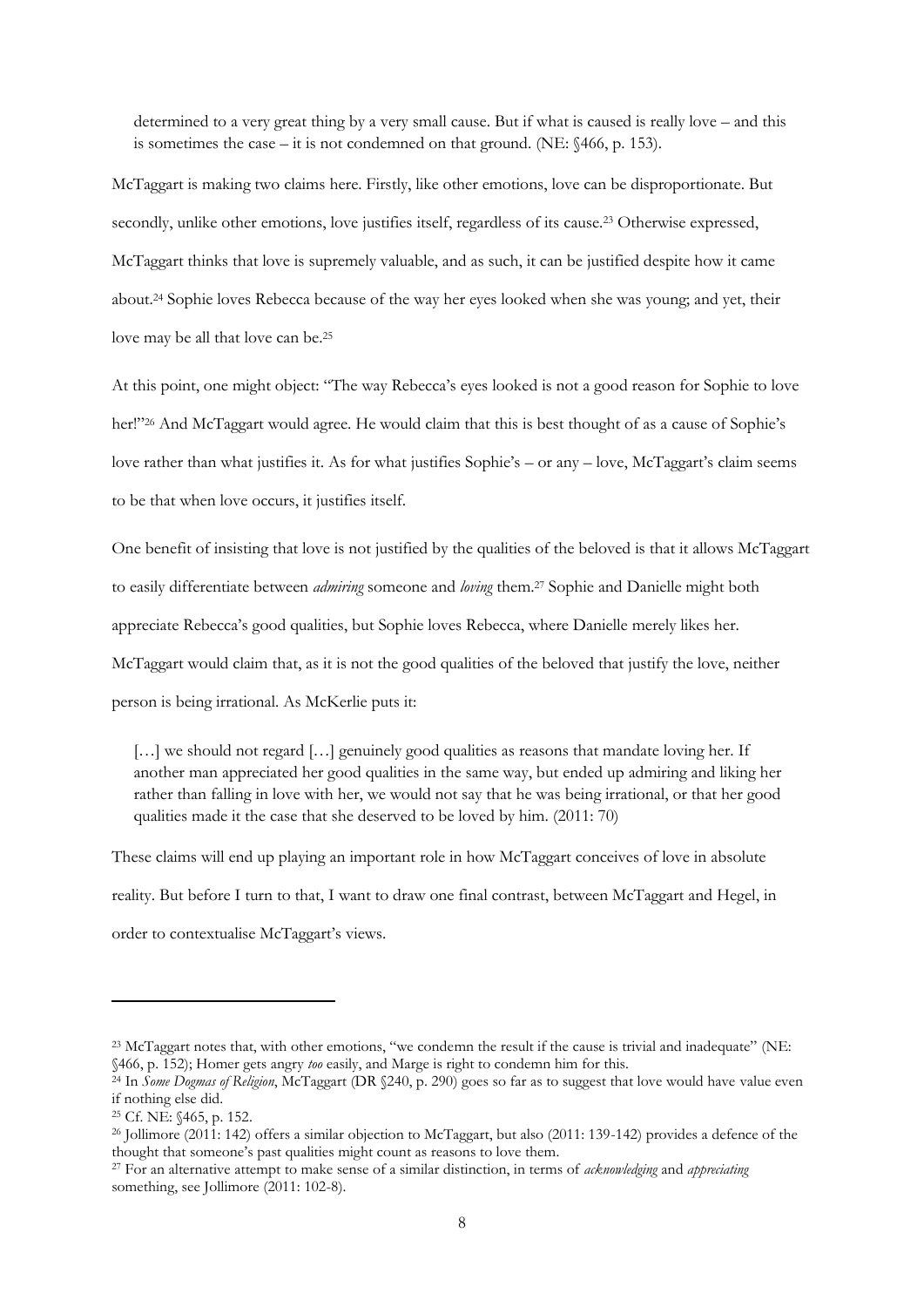#### **Hegel on Love and Marriage**

Out of all the British Idealists, McTaggart was the most dedicated Hegel scholar.<sup>28</sup> McTaggart accepts some of Hegel's views about love, but also departs from him on a couple of crucial points.

In the *Philosophy of Right*, Hegel claims that "[l]ove means in general the consciousness of my unity with another" (PR: §158z, p. 199). As we have seen, McTaggart has a similar conception of love.<sup>29</sup> He conceives of love "as an emotion which springs from a sense of union with another self" (NE: §464, p. 151).

However, McTaggart departs from Hegel on love in two main respects. The first concerns Hegel's emphasis on marriage, which we do not find in McTaggart. Hegel thinks that the ideal form of love is an "ethical unity" (PR: §158z, p. 199), which he locates in marriage (PR: §161-9, p. 200-8).<sup>30</sup> He does not want to equate love with marriage, for the following reason:

[An] equally unacceptable notion is that which simply equates marriage with love; for love, as a feeling, is open in all respects to contingency, and this is a shape which the ethical may not assume. Marriage should therefore be defined more precisely as rightfully ethical love, so that the transient, capricious, and purely subjective aspects of love are excluded from it. (PR: §161z, p. 201)

Hegel worries that love can be contingent, transient, capricious and purely subjective, and sees marriage as the cure.<sup>31</sup> He does recognise that we often tend to celebrate the contingency and subjectivity of love, but seems dismissive of this:<sup>32</sup>

But in those modern dramas and other artistic presentations in which love between the sexes is the basic interest, we encounter a pervasive element of frostiness which is brought into the heat of the passion such works portray by the total *contingency* associated with it. For the whole interest is represented as resting solely upon *these* particular individuals. This may well be of infinite importance *for them*, but it is of no such importance *in itself*. (PR: §162, p. 202)

<sup>28</sup> See Mander (2011: 48).

<sup>29</sup> For an interesting account of other similarities between McTaggart and Hegel, see Stern (2009: 131-42)

<sup>&</sup>lt;sup>30</sup> For a partial defence of Hegel's account of love, see Bennett (2003).

<sup>31</sup> F. H. Bradley adopts a similar tone at one point in *My Station and its Duties* (1876: 201): "There is nothing better than my station and its duties, nor anything higher or more truly beautiful. It holds and will hold its own against the worship of the "individual," whatever form that may take. It is strong against frantic theories and vehement passions, and in the end it triumphs over the face and can smile at the literature, even of sentimentalism, however fulsome in its impulsive setting out, or sour in its disappointed end. It laughs as its frenzied apotheosis of the yet unsatisfied passion it calls love."

<sup>32</sup> Allen Wood (2006: 438-9) suggests that Hegel is taking aim at Schlegel here, whose novel *Lucinde* "insists on the priority of personal love over public standards of social respectability".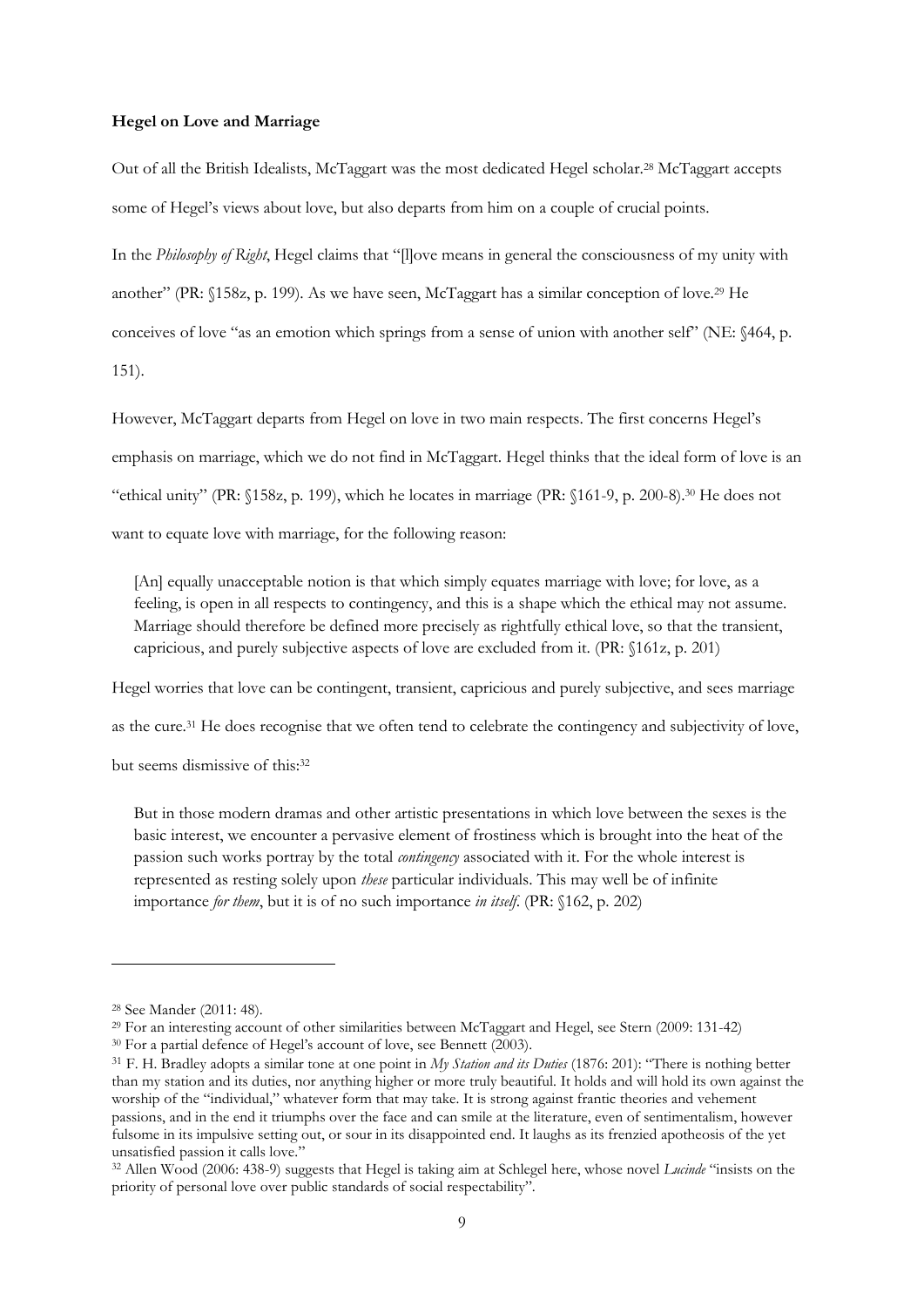I began this paper with a quotation from McKerlie. Here it is in full:

The subject of love clearly had a deep personal significance for McTaggart, but I will not speculate about the reasons for this. (McKerlie 2011: 86)

In a footnote to this, McKerlie directs the reader to a chapter on McTaggart in Paul Levy's biography of Moore. In this chapter, Levy (1979: 103) makes reference to a then famous – but now lost – prized paper of McTaggart's, 'Violets or Orange Blossom?', where McTaggart defends homosexual love. Unlike McKerlie, I will indulge in some speculation here: McTaggart's sympathy for homosexual love could be one reason why McTaggart does not emphasise the importance of marriage for love in the way Hegel does. But more generally, Hegel seems worried about the contingency and subjectivity of love, where McTaggart does not. As we have seen, he thinks that love is an *intense* and *passionate* liking, a bond of peculiar strength and intimacy, and is open to embracing some of the unpleasant, wicked and disproportional elements of this.

#### **Summary**

We have now seen McTaggart's account of what love is, and what love is not. McTaggart conceives of love as an intense and passionate liking that arises from a consciousness of union. In addition, he argues that love is not always pleasant, not moral approbation, nor a response to the qualities of the beloved. And finally, we saw that unlike Hegel, McTaggart does not emphasise the importance of marriage for love. Now that we have this in view, we can turn to McTaggart's account of love in absolute reality

### 2. Love in Absolute Reality

In *Some Dogmas of Religion*, McTaggart writes the following:

I will not inquire whether the ultimate significance of spirit is anything except love. But it will scarcely be denied [...] that the significance of love for spirit is very great. And, if this is so, then the emotional relations which exist between people must be highly significant of their real positions towards one another in the scheme of the universe. (*Some Dogmas of Religion*: §108)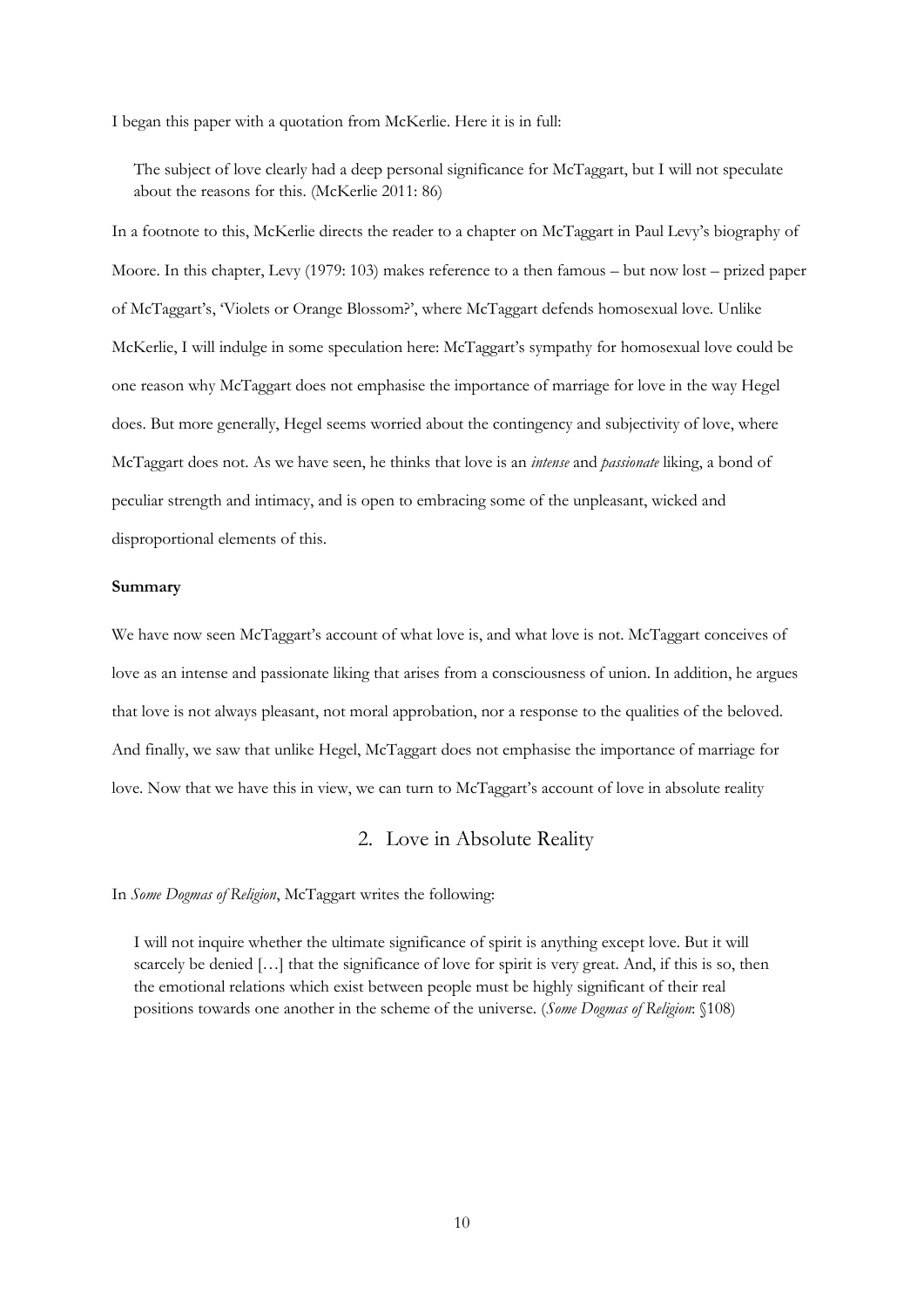As we saw in the previous section, McTaggart conceives of love as an emotion springing from a consciousness of a type of union (NE: §464, p. 151). <sup>33</sup> McTaggart thinks that when we love someone, we are conscious of our union with them. Recall his remark that (NE: §464, p. 150):

When *B* loves *C*, he feels that he is connected with him by a bond of peculiar strength and intimacy – a bond stronger and more intimate than any other by which two selves can be joined.

In addition, McTaggart thinks that this consciousness is revealing of our real positions towards one another, namely that we stand in union. In this way, love reveals something fundamental about the nature of absolute reality.<sup>34</sup>

What is absolute reality? McTaggart thinks that it is non-material, non-spatial and (most famously) timeless, but we need not concern ourselves with this here.<sup>35</sup> For our purposes, what matters is that in absolute reality our knowledge is no longer inadequate. Currently, our knowledge and perception is limited by all sorts of factors – we know each other indirectly, "only be means of the knower's perception of sensa" (NE: §458, p. 147) – but in absolute reality, we would have no such limitations.

McTaggart's views on this matter are tied up with his idealist metaphysics, and I do not have the space to adequately address this here; In order to properly address the issue of love in absolute reality for McTaggart, I would have to say something about how McTaggart conceives of absolute reality as spirit (NE: §432, p. 119), and composed entirely of selves (NE: §433, p. 120).<sup>36</sup>

Leaving this aside, the upshot of McTaggart's account is that is that in absolute reality, "every self will love every other self whom he directly perceives" (NE: §470, p. 155). Recall that for McTaggart, love is "an emotion which springs from a sense of union with another self" (NE: §464, p. 151). In present reality however, our consciousness of our unity is not strong enough (NE: §469, p. 155). Our present knowledge

<sup>&</sup>lt;sup>33</sup> There is a puzzle here, namely how this relates to McTaggart's other claim that love can be caused by anything. The text is not crystal clear on this, but McTaggart's basic idea seems to be that any quality of the beloved can cause a consciousness of a type of union between the lover and them, and that this sense of a union is an emotion, namely love. I am grateful to an anonymous referee for asking me to think about this.

<sup>34</sup> Here, we can see traces of Aristophanes' account of love in the *Symposium*. Although one key difference is that McTaggart's sense of union seems to involve union between distinct individuals, rather than a union which overcomes this individuation.

<sup>35</sup> For a classic treatment of McTaggart's claim that absolute reality is timeless, see Geach (1979: 89-103); for a recent discussion of this, see Ingthorsson (2016).

<sup>&</sup>lt;sup>36</sup> I would like to thank an anonymous referee for prompting me to clarify this.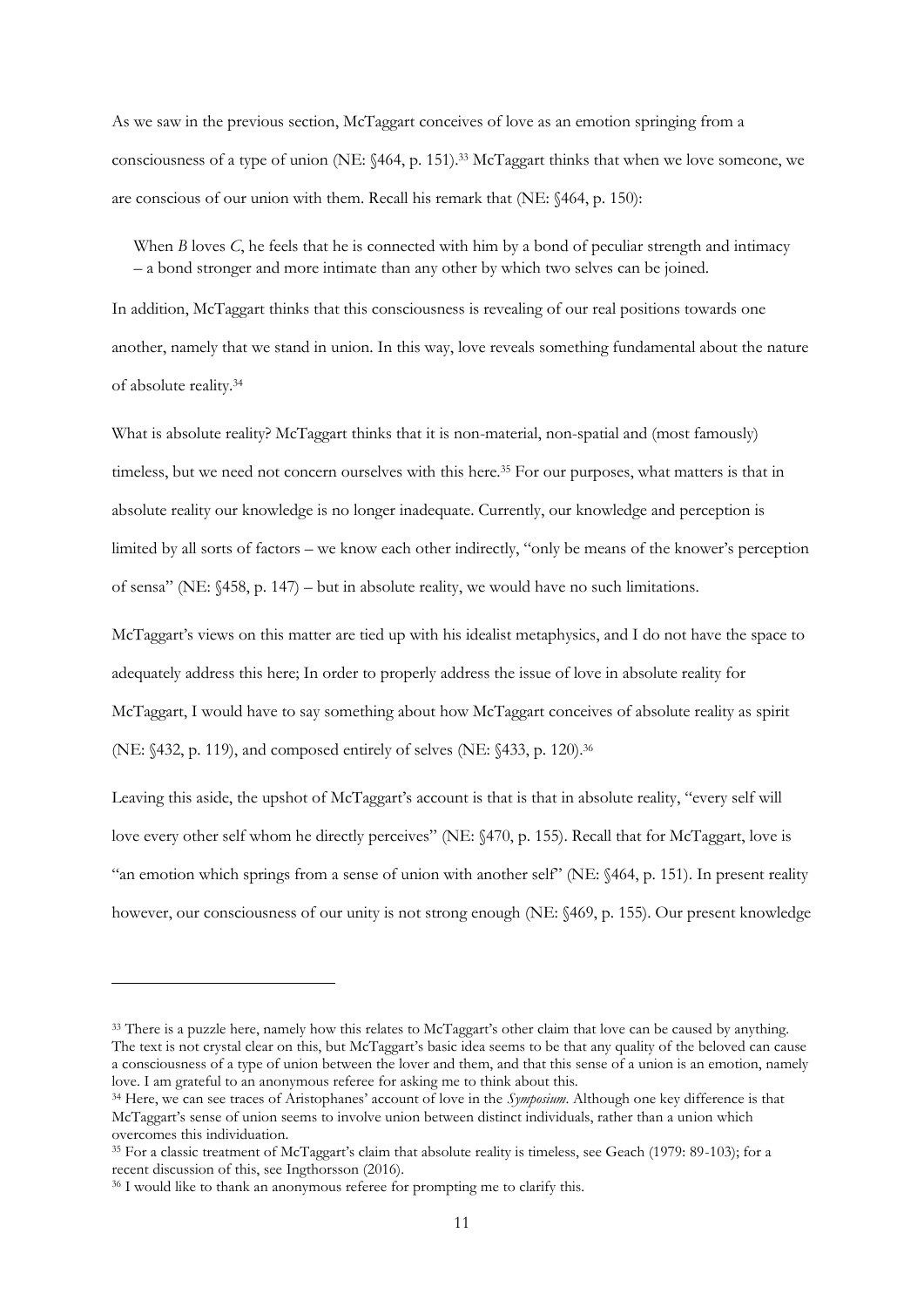is inadequate, and as such, we are unaware of our union with each other (NE: §470, p. 155). Yet in absolute reality, our knowledge is not inadequate, and we will be aware of our union with everyone we directly perceive (NE: §473, p. 158); accordingly, everyone could love everyone.<sup>37</sup>

And McTaggart thinks this follows from his previous account of love. He notes that:

The conclusion that in absolute reality each of us loves every person that he knows may appear to be paradoxical because it maintains that every person known must be loved, regardless of his qualities. But any appearance of paradox is illusory. […] present experience is sufficient to show us that it is possible to love a man, whatever his qualities are, provided that the unity and the consciousness of the unity are sufficiently intense" (NE: §472, p. 158).

The basic line of thought here is relatively straightforward:<sup>38</sup> If love is just an emotion arising from consciousness of a union, and we are all in union in absolute reality, then we could all love each other.

This provides another possible reason why McTaggart departs from Hegel's emphasis on the importance of marriage. In allowing that everyone could love everyone, McTaggart seems open to the possibility of thoroughgoing polyamory.<sup>39</sup>

As described in this section, love seems to play two roles for McTaggart:<sup>40</sup> The first is that it *results* from our knowledge of others and our union with them; the second is that it *reveals* something about the nature of ultimate reality to us.<sup>41</sup> How do these two roles relate to each other? I propose the following: Various things happen to cause us to fall in love with someone, where we then are aware of our unity with this

<sup>37</sup> McTaggart's claim is that we *will* love everyone who we directly perceive. Thus, we *could* love everyone, but will *only* love those who we directly perceive. He also offers an account of *indirect* perception in absolute reality (NE: §474-5, p. 161-3), the details of which I cannot do justice to here. The basic upshot of his account is that we will possess some sort of liking towards those who we indirectly perceive: "[…] that emotion which we feel, in present experience, towards those whom we do not love, but are loved by those whom we do love" (NE: §475, p. 162-3) <sup>38</sup> For an extended account of this line of thought, see Mander (1996: 140).

<sup>39</sup> By this, I mean that McTaggart seems to allow for everyone to be *romantically* in love with everyone. 'Polyamory' sometimes connotes sexual love with more than one partner, but it can also be taken to mean romantic love with more than one partner, where this is not necessarily sexual. For a brief history of this term, see Brogaard (2015: 183- 4); and for recent accounts of relationship between monogamy, polyamory and romantic love, see Jollimore (2011: 161-7) and McKeever (2017).

<sup>&</sup>lt;sup>40</sup> I am grateful to an anonymous referee for prompting me to clarify this.

<sup>41</sup> We see this in the previously quoted passage from *Some Dogmas of Religion* (§108): "it will scarcely be denied […] that the significance of love for spirit is very great. And, if this is so, then the emotional relations which exist between people must be highly significant of their real positions towards one another in the scheme of the universe."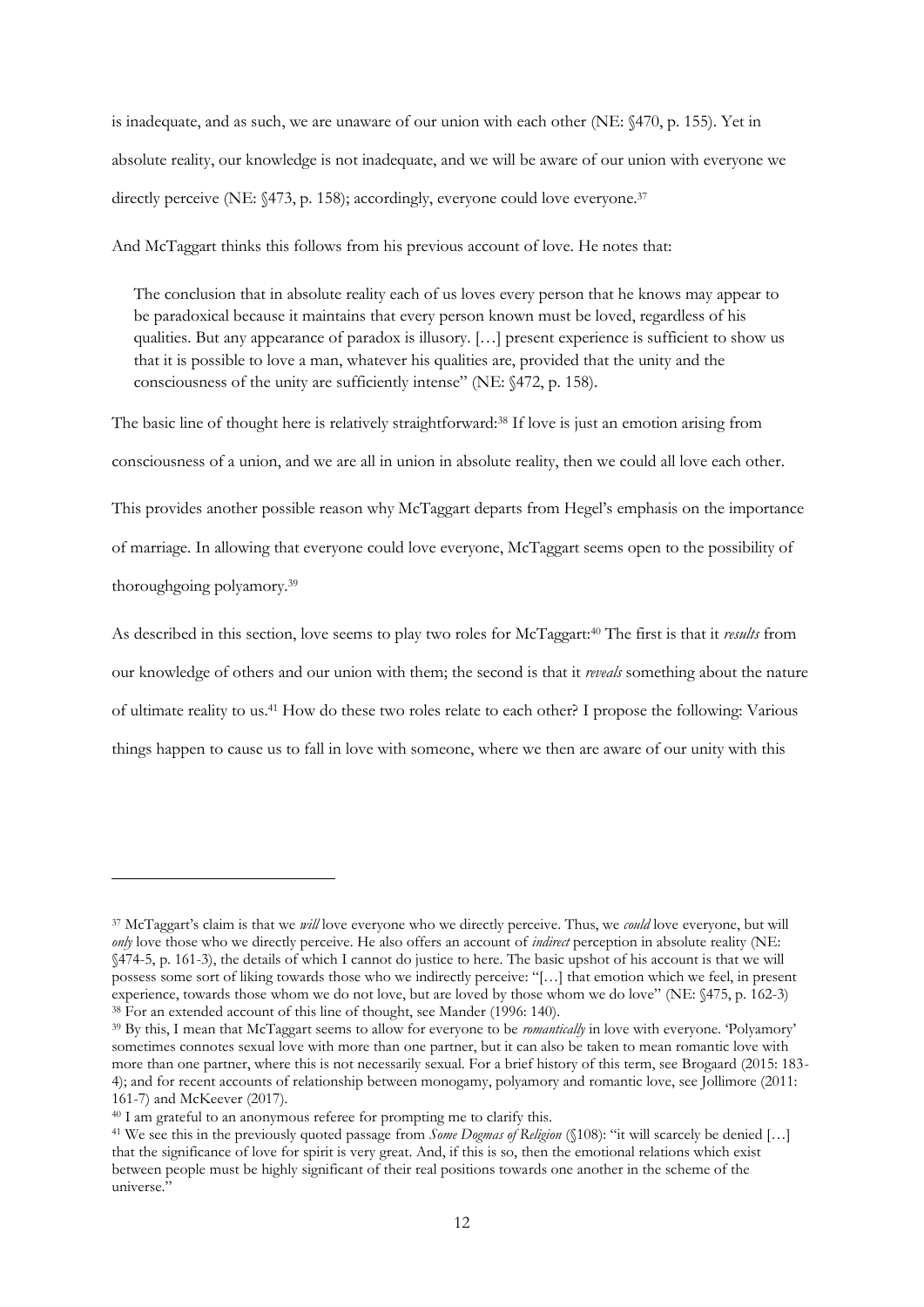person. This consciousness of unity also reveals our real relation to each other, namely that we do actually stand in union together.<sup>42</sup>

## 3. Taking Love too Seriously?

At this point, I want to stop to consider a natural objection: Perhaps McTaggart takes love *too* seriously. Earlier I mentioned that there were two ways in which McTaggart took love seriously, namely that he took the phenomena of love seriously, and in addition, he afforded this a crucial role in his conception of the universe. The objection I want to consider in this section runs as follows: McTaggart might have been right to take the phenomena of love seriously,<sup>43</sup> but in affording this a central role in his conception of the universe, he ends up taking love *too* seriously, resulting in an absurd metaphysical picture, where we all could love each other in absolute reality.

I have some sympathy with this objection. Ultimately, I want to distance myself from McTaggart's account of love in absolute reality; and I will do so in the next section. However, I think that methodologically, McTaggart's approach is perfectly respectable.

Philosophical systems are in part defined by which phenomena they take seriously.<sup>44</sup> Kant, for instance, takes the experience of an unconditional obligation very seriously. In the second *Critique*, he calls it the "fact of reason" (V: 31. 24), which he thinks reveals our freedom, and thus stands as the "*keystone* of the whole structure of a system of pure reason" (V: 4. 25-6). I take it that McTaggart is doing something similar with love. He takes the phenomena of love seriously, and considers what it reveals about us and the structure of the universe.

<sup>42</sup> McTaggart sometimes suggests a *third* role love plays in absolute reality, namely that (NE: §473, p. 159): "[…] in absolute reality all the life of every self is, or is dependent on, love." This stems from his metaphysics of the self, where (NE: §473, p. 159-60): "The self has no parts except his perceptions of himself, of other selves and parts of selves". So conceived, love is part of what unifies individuals together; for more on this, see (NE: §473, p. 160) and Mander (1996: 134).

<sup>43</sup> Of course, one could also dispute this. I offer a few remarks on such scepticism shortly.

<sup>&</sup>lt;sup>44</sup> This applies to both ethics and metaphysics. Utilitarians take pleasure and pain seriously, and build their ethics around that. Similarly, certain types of naturalists take certain physical sciences seriously, and build their metaphysics around that. And sometimes, one phenomena can play both roles. The experience of an unconditional obligation can be seen to do this for Kant: It reveals both what we ought to do, and that we are free to do it.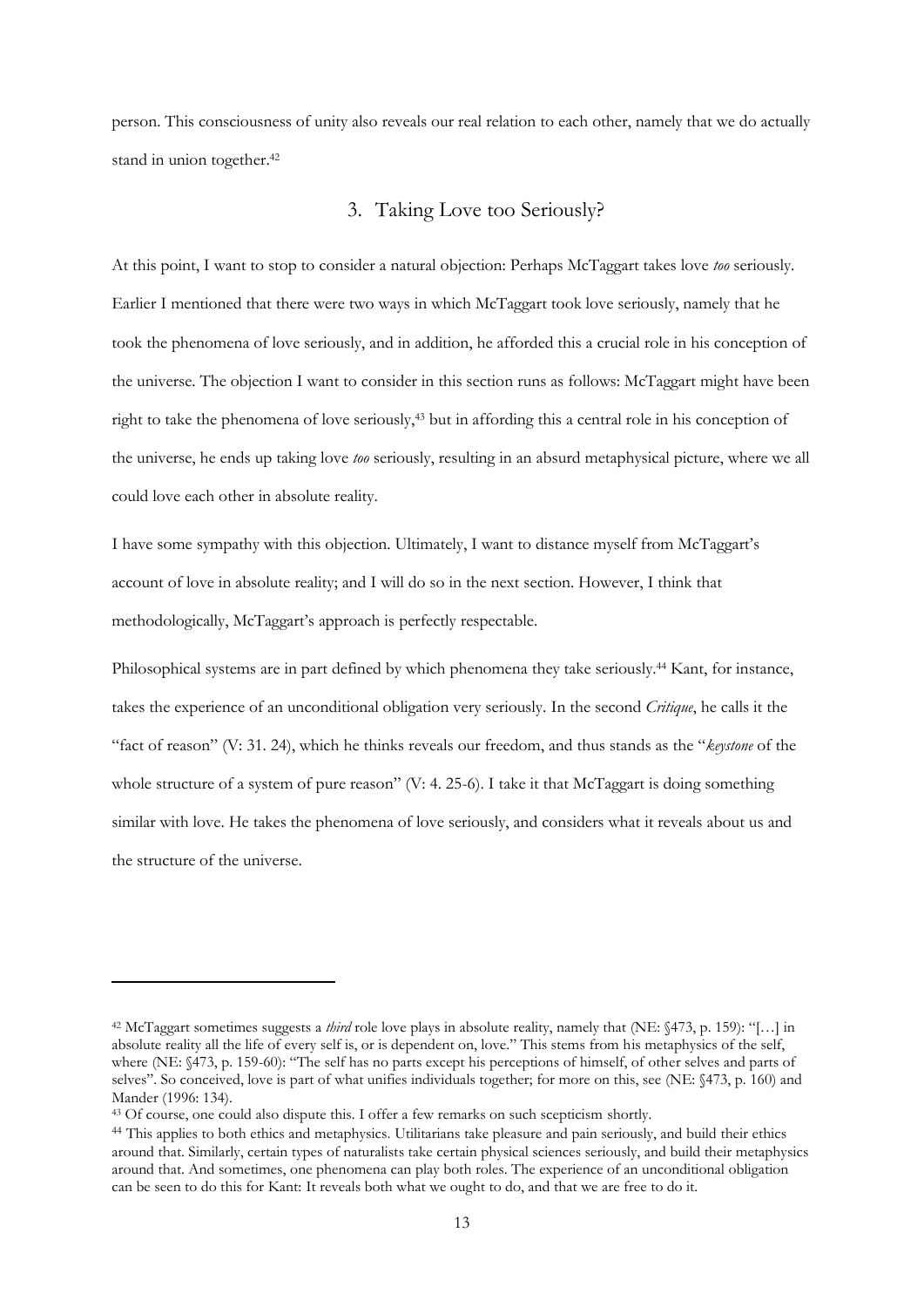Of course, this might just seem like a quirk. And here I want to return once more to McKerlie's (2011: 86) remark that "[t]he subject of love clearly had a deep personal significance for McTaggart". This seems to be a recurring theme in commentary on McTaggart.<sup>45</sup> Lowes Dickinson (1931: 82), for instance, in his biography of McTaggart remarks that:

As we have pointed out more than once, the origin of McTaggart's philosophy was not in his intellect but in his emotion.

Leaving aside Dickinson's dichotomy between emotions and the intellect, this feels unfairly *ad-hominem*. One could, for instance, adopt a similar tone with Kant: the origin of Kant's philosophy was not in his intellect but in his *feelings* about morality. But Kant's methodology is perfectly respectable, and so is McTaggart's.<sup>46</sup>

Now perhaps the issue is that an unconditional obligation is an appropriate feeling to take seriously, whereas love is not. But why think that? Kant can point to examples of unconditional obligations and the important role that these play in our lives,<sup>47</sup> but McTaggart can just as much point to the important role that we assign love.<sup>48</sup>

I do not want to speculate on the respective value of love and morality here, I just want to note that, at least on my reading, McTaggart is doing something methodologically familiar.<sup>49</sup> He is taking certain prevalent phenomena seriously. He thinks that love involves a consciousness of a sense of union; and he takes this very seriously, suggesting that this consciousness reveals something about the structure of the universe, namely that we stand in union in absolute reality. Returning to the passage we considered in the previous section, we see that McTaggart is uninterested in scepticism about love:

I will not inquire whether the ultimate significance of spirit is anything except love. But it will scarcely be denied […] (*Some Dogmas of Religion*: §108)

<sup>45</sup> See also Broad (1938: 129) and Geach (1979: 15).

<sup>46</sup> For a defence of Kant's phenomenological method, see Grenberg (2013: 15-28).

<sup>47</sup> See Sticker (2015) for a comprehensive discussion of Kant's account of moral education.

<sup>48</sup> At one point, comparing Kant and McTaggart on self-reverence, Geach writes the following (1979: 169): "Each of us will regard himself with what McTaggart calls self-reverence (477); he will feel himself king and God because he loves. (To my mind this is a pleasanter idea of self-reverence than Kant's idea of revering oneself as a promulgator of the moral law; it certainly answers to a lot of what poets say.)"

 $49$  See Mander (2011: 48; 48n66) for some remarks on McTaggart, Kant and Hegel's methodologies.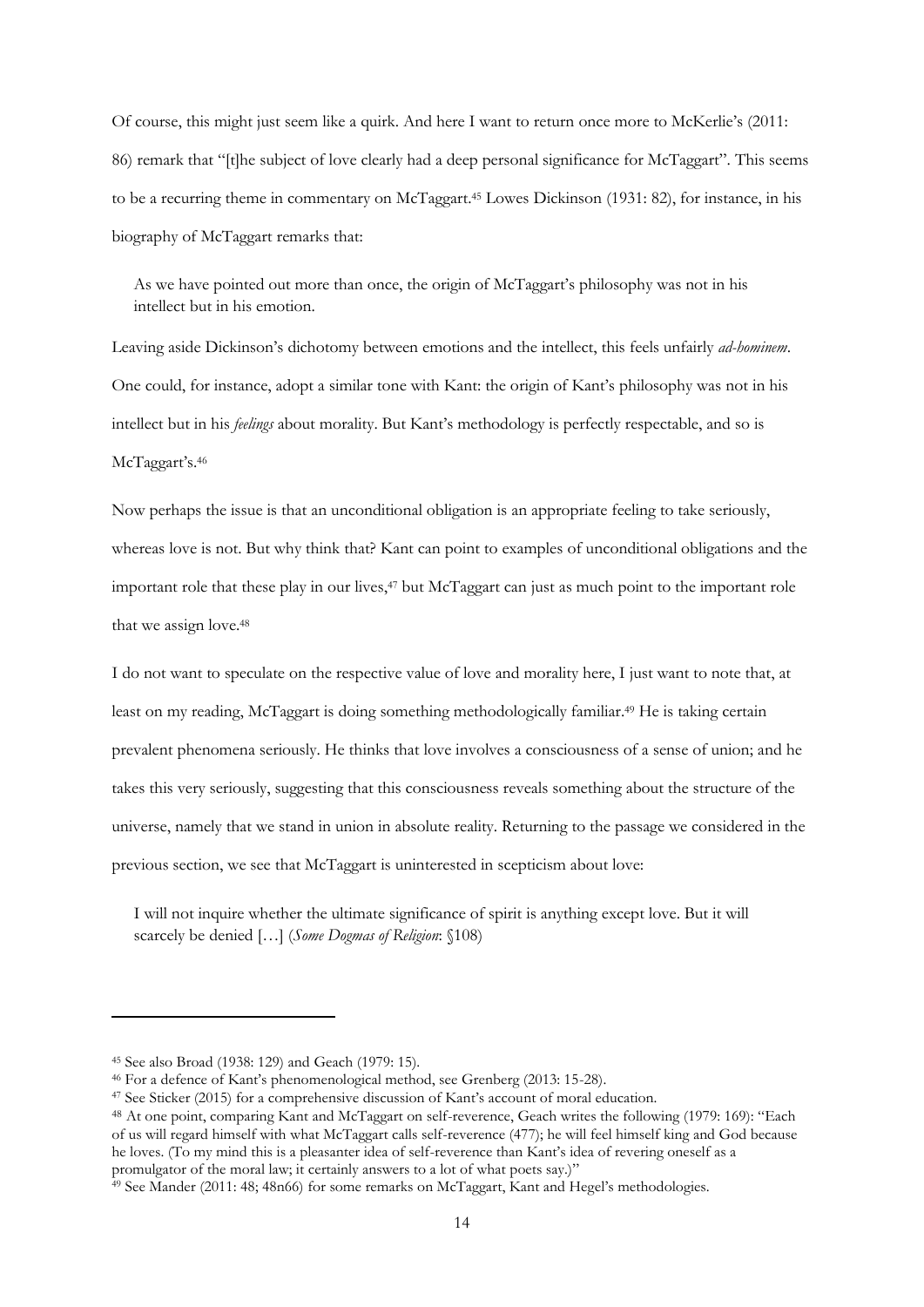This might seem hopelessly dogmatic, but again, I think we can find a respectable methodological parallel in Kant. Kant is uninterested in scepticism about our experience of an unconditional obligation.<sup>50</sup> Instead, he wants to take such obligations at face value, consider what they reveal about us, and then vindicate this.<sup>51</sup> McTaggart is doing something similar, and as such, I have no problem with his taking love seriously.

## 4. There's No Chemistry

At this point, I want to distance myself from McTaggart. I am sympathetic to his taking love seriously and his views about what love is *not*. I also think that his account of love in absolute reality makes some sense given his other views about love; If one thinks that love is not always pleasant, not moral approbation, nor a response to the qualities of the beloved, but instead an emotion arising from consciousness of a union, and we are all in union in absolute reality, then we could all love each other. However, I contend that we can maintain McTaggart's insights about what love is not, while resisting his conclusion that everyone could love everyone in absolute reality.

#### **An Intense and Passionate Liking**

If love is just an emotion arising from consciousness of a union, and we are aware of our union in absolute reality, then it seems to follow that we would all love each other in absolute reality. However, in setting this out, McTaggart seems to overlook another crucial component of his conception of love, namely that it is an *intense* and *passionate* species of liking (NE: §459, p. 148).<sup>52</sup> This is important. It seems entirely possible that you could be aware of my unity with you, but not *love* me. Moreover, there could even be *hate* involved in consciousness of a union<sup>53</sup> – a torturer and their victim might have a sense of

<sup>53</sup> Cf. Mander (1996: 141).

<sup>50</sup> See, for instance, Stern (2015: 78-81) for an account of the type of scepticism Kant is – and is *not* – engaging with in the *Groundwork*.

<sup>51</sup> For an overview of Kant's methodology here, see Ameriks (2003: 4-17).

<sup>52</sup> See also NE: §468, p. 154: "love […] involves a connection between the lover and the beloved which is of peculiar strength and intimacy"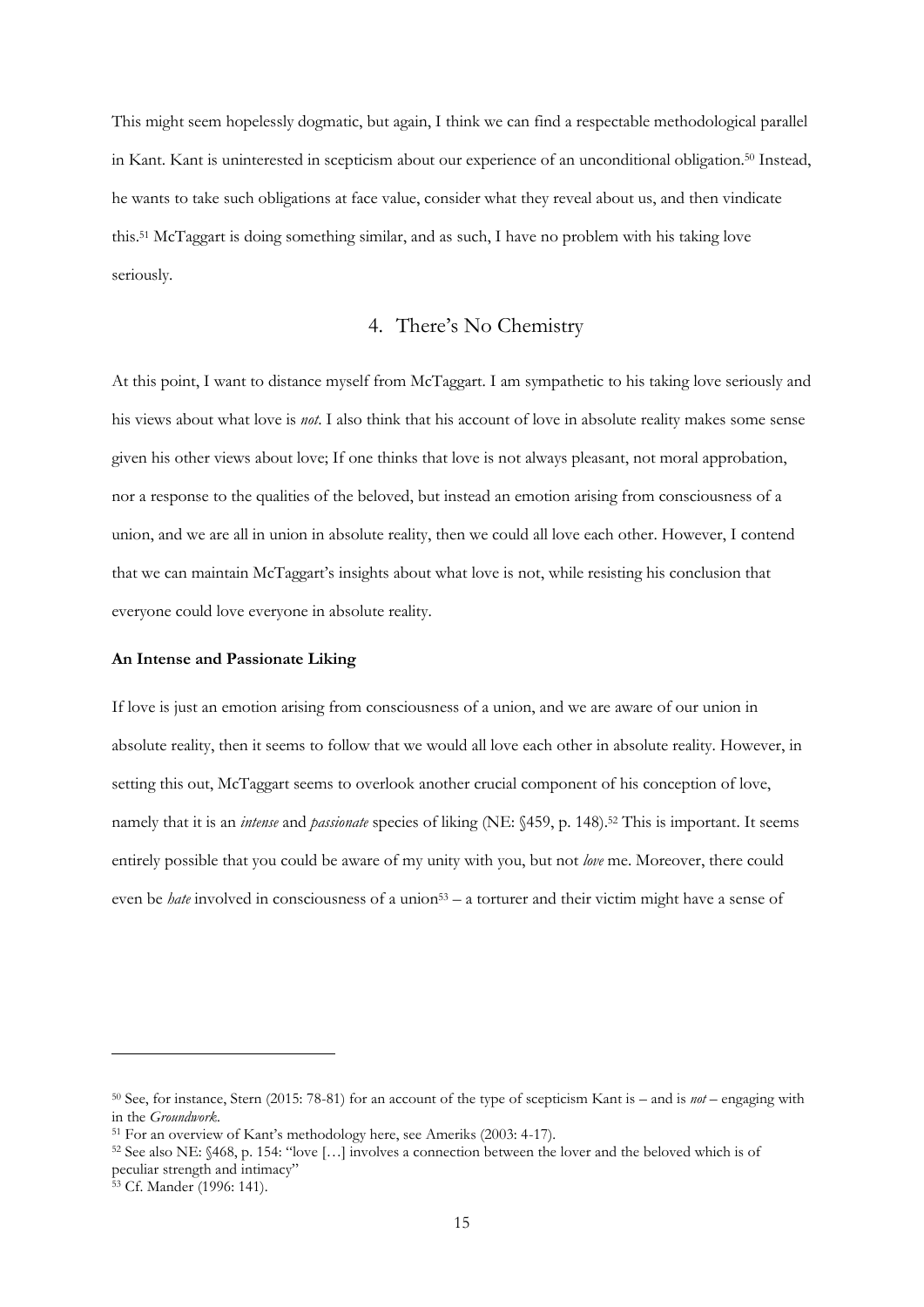union, whilst despising each other.<sup>54</sup> Something is missing. Love is not just a consciousness of union; it also involves a particular type of liking.<sup>55</sup>

In the first section of this paper, we saw that McTaggart tries to take the phenomena of love seriously. The worry here is that, in claiming everyone could love everyone, he ends up not doing justice to his initial task, as he fails to adequately account<sup>56</sup> for an important part of the phenomena of love.<sup>57</sup>

### **Elective Affinities**

On this, I turn to an earlier strain of thought, which I find in Schelling and Goethe. For a while, both

thinkers were interested in chemistry, both at the level of molecules, but also when it comes to us.<sup>58</sup>

Schelling looks to move beyond a mechanistic conception of nature towards a dynamic one. In his *Ideas* 

*for a Philosophy of Nature*, he does so in part through appealing to work in chemistry. He claims that:

It is forces of attraction that are primarily at work, both within and on the surface of the earth. A secret affinity binds one material with another, [...] (IPN: Bk. 1,  $(6, p. 132)$ )

He also writes that:

-

[...] Nature is able to achieve the entire manifold of her phenomena, on the small scale as well as on the large, by means of opposing forces of attraction and repulsion. (IPN: Bk. 1, §6, p. 135)

One of Schelling's key concerns was to develop a dynamic account of nature that could accommodate human agency.<sup>59</sup> And in his novella, *Elective Affinities*, Goethe explores how forces of attraction and repulsion might apply to us. In chapter 4, the captain explains to the three other central characters how forces of attraction and repulsion work in the case of molecules, which foreshadows the development of

<sup>55</sup> McKerlie (2011: 71n12) offers an additional criticism of McTaggart's conception of love as a consciousness of a union. Where I am arguing that consciousness of a union is not *sufficient* for love, McKerlie argues that it is not *necessary*, pointing to cases of unrequited love. For a recent defence of unrequited love, see Protasi (2014). <sup>56</sup> I am grateful to an anonymous referee for helping me clarify this point. Earlier, I had claimed that McTaggart *overlooks* chemistry, but that is not quite right. McTaggart recognises that love is an intense and passionate liking, but his characterisation of love as a consciousness of a union fails to adequately account for this.

<sup>58</sup> For an account of the historical development of theories of affinity in the 18<sup>th</sup> century, see Carrier (1986).

<sup>54</sup> I want to thank an anonymous referee for this example.

<sup>57</sup> Mckerlie (2011: 69) remarks that McTaggart "sees himself as explicating the ordinary view of love, not as arguing for a distinctively philosophical view of it".

<sup>59</sup> In this paper, I leave aside an important question about agency, namely: if we are all governed by chemical forces that repulse and attract us to each other, what room for agency is there? In *Elective Affinities*, Charlotte voices this objection to the Captain (1809: 33); It seems that what we really have are chemical affinities that *appear* elective. I think there is some room for agency in this picture, in that even though the affinities themselves might not be elective, we can choose how to react to them, but I will not further explore this here.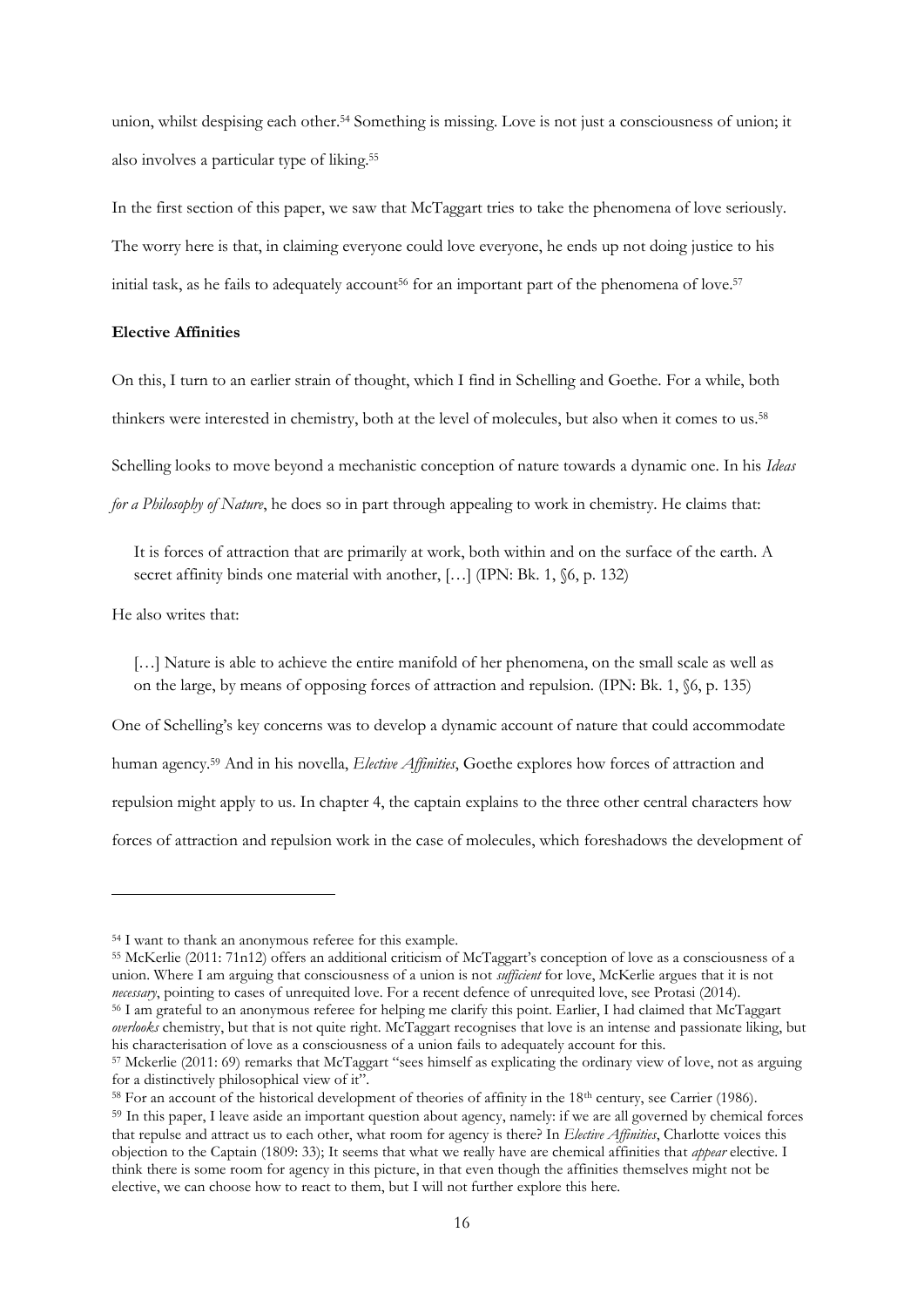the novella: Eduard and Charlotte are married, but the captain and Charlotte are drawn towards each other; Eduard and Ottilie are drawn to each other; and Eduard and Charlotte are drawn apart.

#### **Chemistry and Love**

-

What are we to make of this? I think Goethe is onto something. There is an attraction we feel towards some people and not towards others; and to capture this, we sometimes talk about "chemistry".<sup>60</sup> Earlier I mentioned that both Sophie and Danielle appreciate Rebecca's good qualities, but Sophie loves Rebecca, whereas Danielle merely admires her. When asked about this, Danielle might naturally respond: "Rebecca's great, but there's no chemistry".

McTaggart would claim that Danielle fails to love Rebecca due to inadequate knowledge. In absolute reality, she would be aware of their union, and thus according to McTaggart, would love her. But we have no reason to think this. Once more, it seems that one could be conscious of being in union with someone without loving them. Love also requires a certain – intense and passionate – type of liking, and this seems to be particular: we feel this way towards some people and not others. And part of this, I want to suggest, comes down to chemistry.

What does this reveal about the structure of the universe? Not much, I suspect. The appeal to chemistry is useful, but vague. And what I am referring to as 'chemistry' seems to encompass a variety of things that are not actually chemical, including complicated social dynamics, but also things like pheromones and our own *biological* attraction towards certain people.<sup>61</sup> *Pace* McTaggart, love doesn't reveal anything special about the structure of the universe.<sup>62</sup> However, I do think it reveals something about us.

On this, we can return to a point from the first section of this paper, namely that McTaggart's criticism of rival accounts of love was not just descriptive. Perhaps then, McTaggart could accept that chemistry plays

<sup>60</sup> Zangwill (2013: 15) remarks that "we sometimes are said to "fall" in love, due to what is colloquially known as "chemistry"."

<sup>61</sup> For a contemporary overview of some of the physiological and chemical aspects of love, see Brogaard (2015: 12- 9).

<sup>&</sup>lt;sup>62</sup> If one was going to speculate here, one could push a vaguely Schellingian thought, namely that if love reveals something about absolute reality, and love involves forces of attraction and repulsion, then perhaps absolute reality is more dynamic than McTaggart makes out.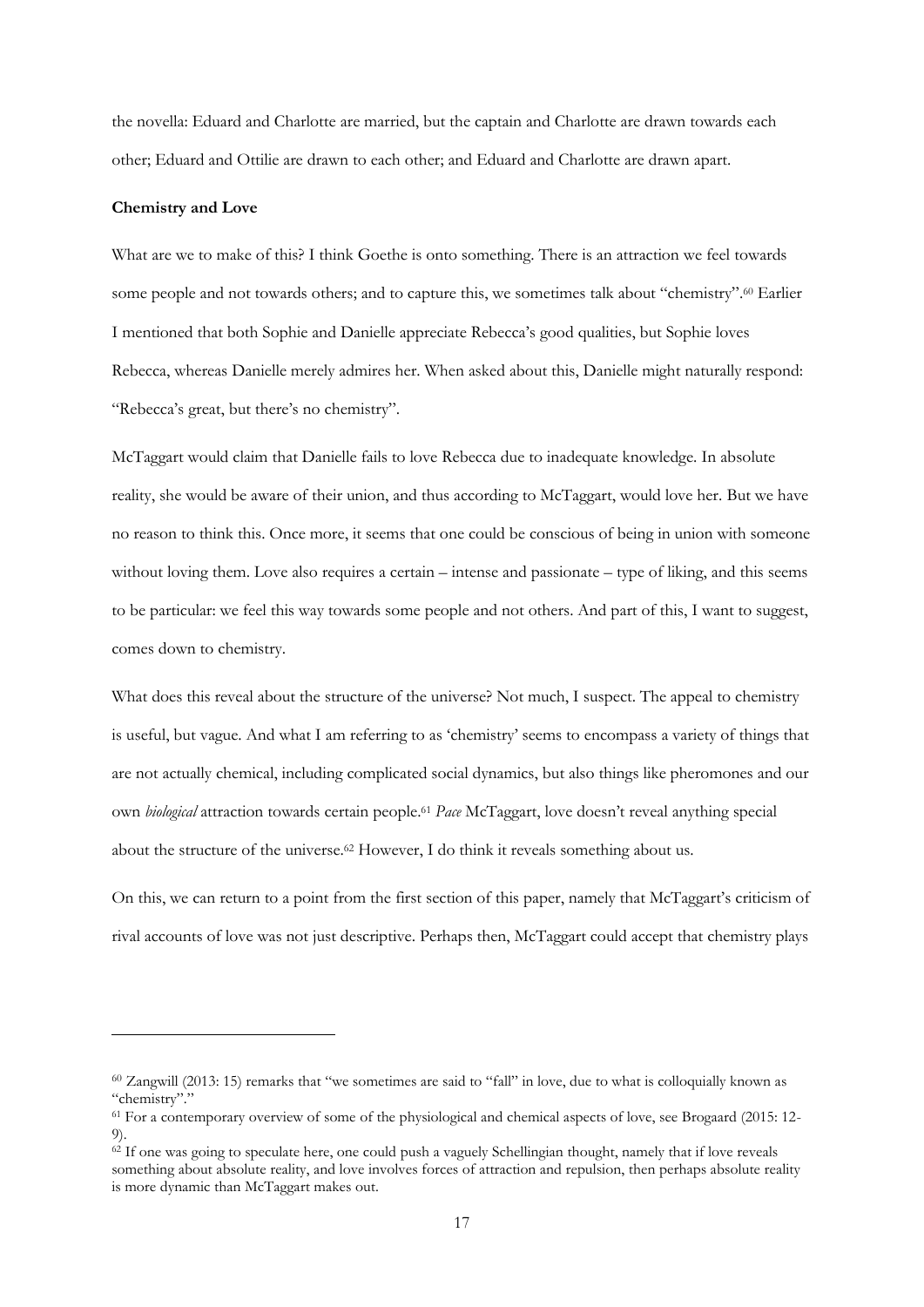some role in love, but insist that this is merely a causal role; in current reality, something like chemistry is what happens to cause our consciousness of union with particular people.

However, my claim is not merely that chemistry happens to be part of love, it is that it is an important part of love. Indeed, without it, it is hard to see how love could be the intense and passionate liking of particular people that it is.

I want to end by relating this objection to contemporary discussions about the nature of love. In what follows, I lay out some basic aspects of different contemporary accounts of love, and suggest that they too overlook the importance of chemistry, and often fail to make sense of love as an intense and passionate liking of particular people.

Velleman (1999) argues that love is a kind of valuation of rational nature. But this does not seem to capture the *particularity* of love. Kolodny criticises Velleman on this, asking:<sup>63</sup>

What kind of "appreciation" of one's beloved as "special and irreplaceable" could be compatible with the "judgment" that one has just as much reason to appreciate anyone in that way? (Kolodny 2003: 179)

Kolodny then continues:

-

Perhaps acknowledging one's beloved as special and irreplaceable consists in acknowledging the fact that one's beloved is a distinct person […] presumably what they would really like one to appreciate is that one has reason to love them in particular, reason that one does not have to love other people. (Kolodny 2003: 179)

This seems right: contrary to Velleman (and McTaggart), part of what makes love special is that it is particular. Kolodny's own solution is to view love *as valuing a relationship*, but this comes with problems of its own. One can value a relationship with someone without loving them; and one can also love someone whilst not valuing a relationship with them.<sup>64</sup>

Abramson and Leite (2011), who we considered earlier, argue that the only appropriate reasons for love are morally significant traits. Considering sexual attraction, they claim that there might be some moral

<sup>63</sup> Brogaard (2015: 87-91) also criticises Velleman along these lines. She also remarks upon the importance of the bodily aspect of love (2015: 90): "*If* love is indeed the appraisal of another person's core value, […] the bodily aspect of love is marginalised. But the disposition to have certain bodily feelings is no doubt central to love." <sup>64</sup> See Protasi (2014: 216-9) for recent criticism of Kolodny along these lines.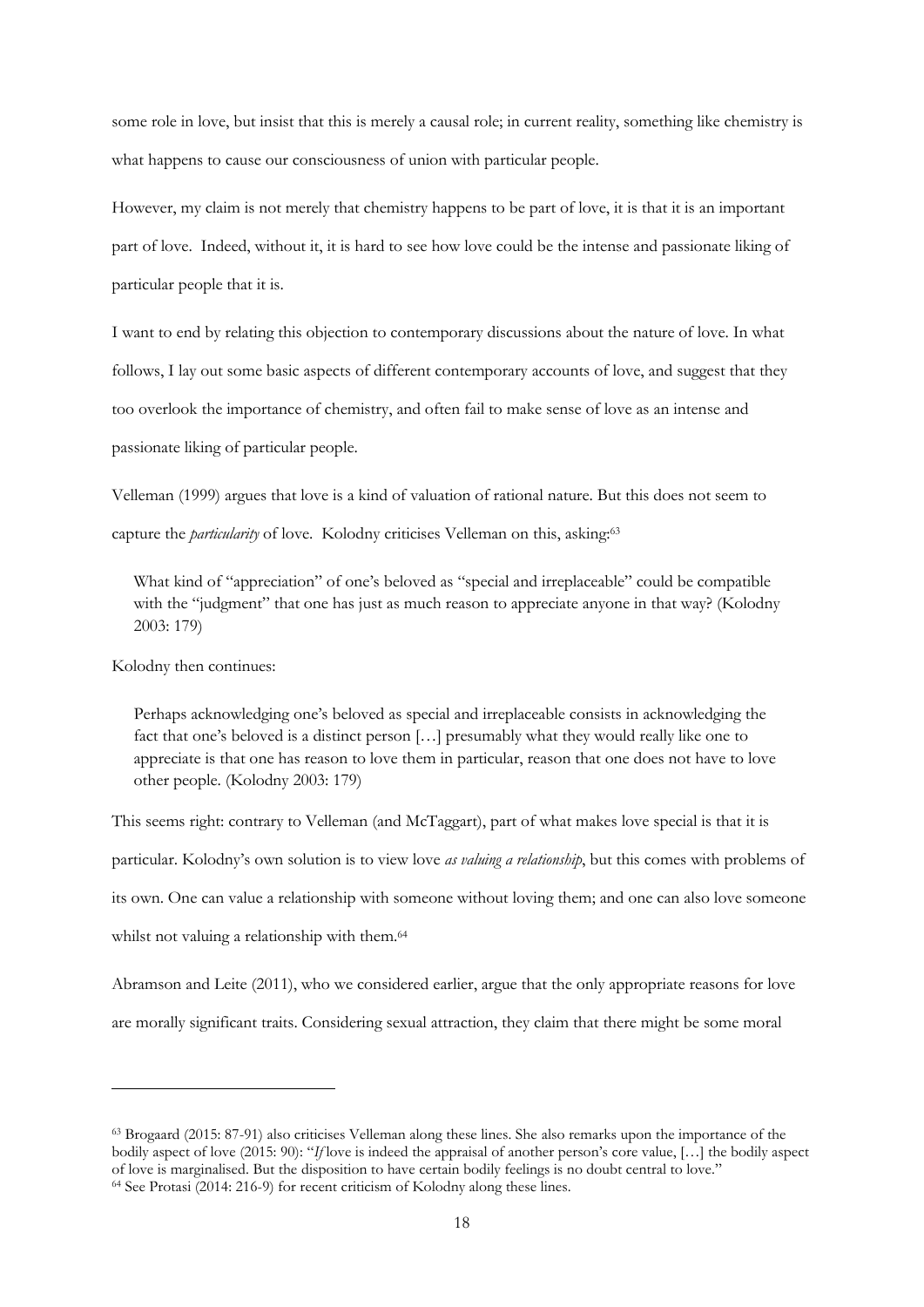traits involved in this – where someone's handsomeness, for instance, is somehow an "outgrowth of his moral qualities" (2011: 686). They then claim that:

Once such morally significant elements are factored out, what is left over are not good reasons for love, […] It is, for instance, a familiar form of confused immaturity to take as a reason for love a physical allure that is independent of the person's values and laudable ways of interacting with others. (Abramson and Leite 2011: 686)

My worry here is that if we remove the sexual and physical attraction and allure from love, we will fail to adequately capture (at least part of) the intense, passionate and particular form that love often takes. Jollimore (2011) offers an account of love as vision, in an attempt to do justice to both love's particularity

and its rationality. Jollimore (2011: 167) agrees with me, against McTaggart, that:

Love is exclusive by nature – that it has us focus on some individuals rather than others is what makes the personal attitude personal.

He sees love as a response to the beloved, which involves "appreciative and generous attention" (2011: 99), along with a commitment to paying this sort of attention.

I agree with much of what Jollimore says, but want to suggest that he too overlooks the importance of chemistry. Jollimore offers an excellent account of how, when one views someone in a generous romantic light, this loving vision can find lovable qualities in the beloved, and hence be rational. However, a question still remains as to why we find ourselves able to view some people in this light, but not others; returning to Rebecca, she might be unable to view Danielle in this light, but also find it very hard to not view Sophie in this light. Moreover, a further question remains as to why we *admire* some people we see in this light, but *love* others;<sup>65</sup> both Sophie and Danielle view Rebecca in an appreciative and generous way, but Danielle sees Rebecca only as a friend, while Sophie loves her.

This peculiar attraction that we feel for some people and not for others is often overlooked. But if we want to take love seriously, we should pay attention to it. In §3, I remarked that philosophical systems are, in part, defined by which phenomena they take seriously. This also applies to accounts of love; they are,

<sup>65</sup> McKeever (2012) also challenges Jollimore on this point, noting that "he is unable to distinguish between romantic love and friendship".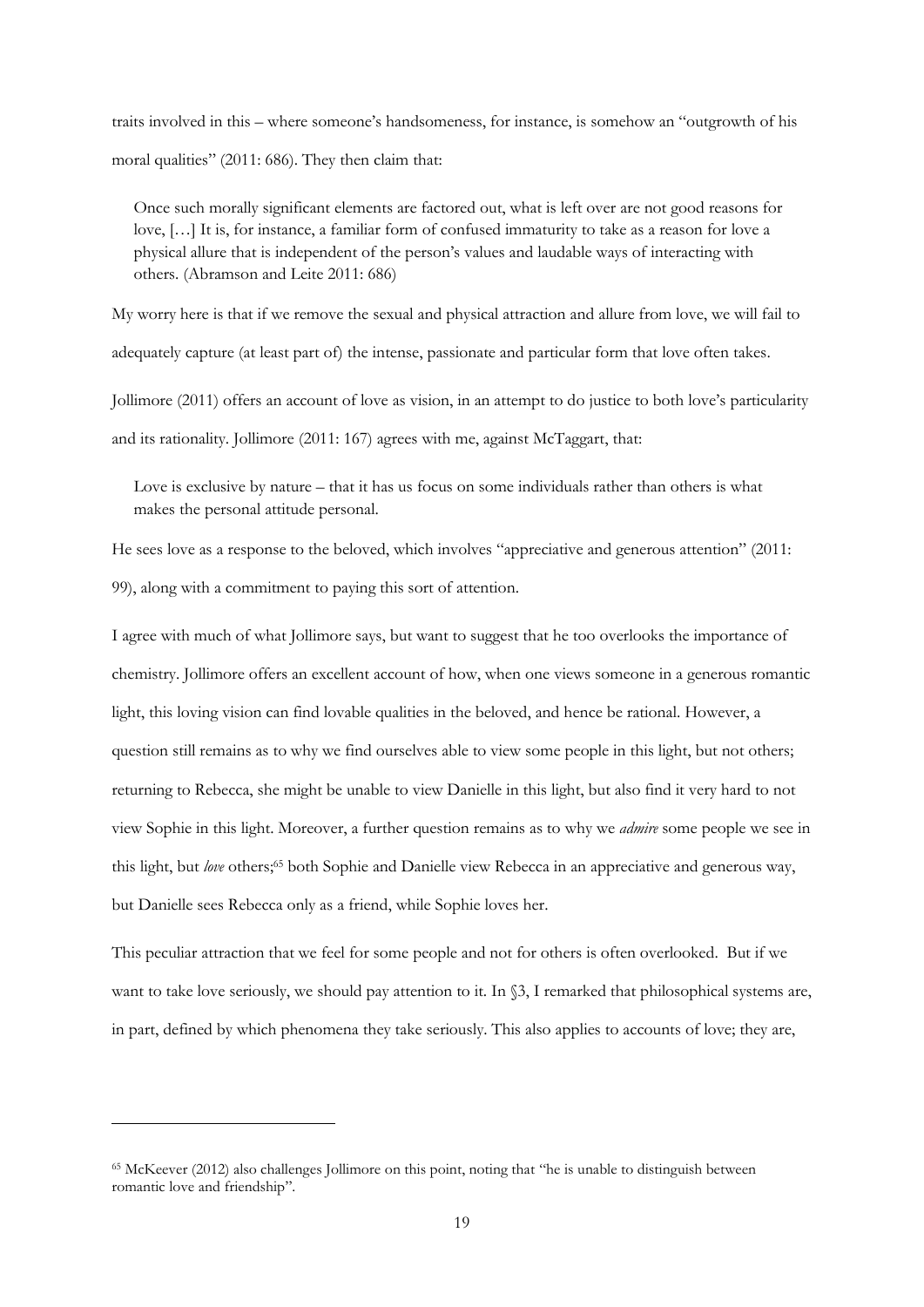in part, defined by the phenomena of love which they take seriously, and I contend that contemporary accounts of love often overlook chemistry.

My worry is that without this chemistry, love would be more lifeless than it often is. I say this not to dismiss the contemporary accounts of love that we have just considered. There is definitely something to be said for the importance of: valuing another's rational natures; valuing a relationship; appreciating another's morally significant traits; and seeing another in an appreciative and generous way. However, there is also something to be said for the intense, passionate and particular form that love often takes. What then, does all of this reveal about us? For one, something like chemistry affects us; we feel a peculiar attraction towards some people and not others. Secondly, we embrace this. It is part of what makes love special that it is intense, passionate, and particular. As Geach (1979: 169) remarks elsewhere, "it certainly answers to a lot of what poets say".

I think the relationship between love and chemistry merits further attention, but I want to bring things to a close here. In this section, my aim has been to draw attention to an important part of the phenomena of love which I contend that both McTaggart's and contemporary accounts of love fail to do adequate justice to.

## Conclusion

McTaggart thinks that love is a consciousness of a union with another, which is not always caused by pleasure, not moral approbation, nor a response to qualities. He also thinks that in absolute reality, when we are no longer limited in our knowledge, we could all be conscious of our unity, and accordingly everyone could love everyone.

In this paper, I hope to have advanced our understanding of McTaggart, both through offering my own exegesis of his views on love, comparison with Hegel, and also providing an interpretation – and defence – of his taking love seriously. In addition, I have argued that both McTaggart's and contemporary accounts fails to adequately capture an important part of the phenomena of love, namely that it is an intense, passionate, and particular liking. I suggest that what we refer to as 'chemistry' provides a good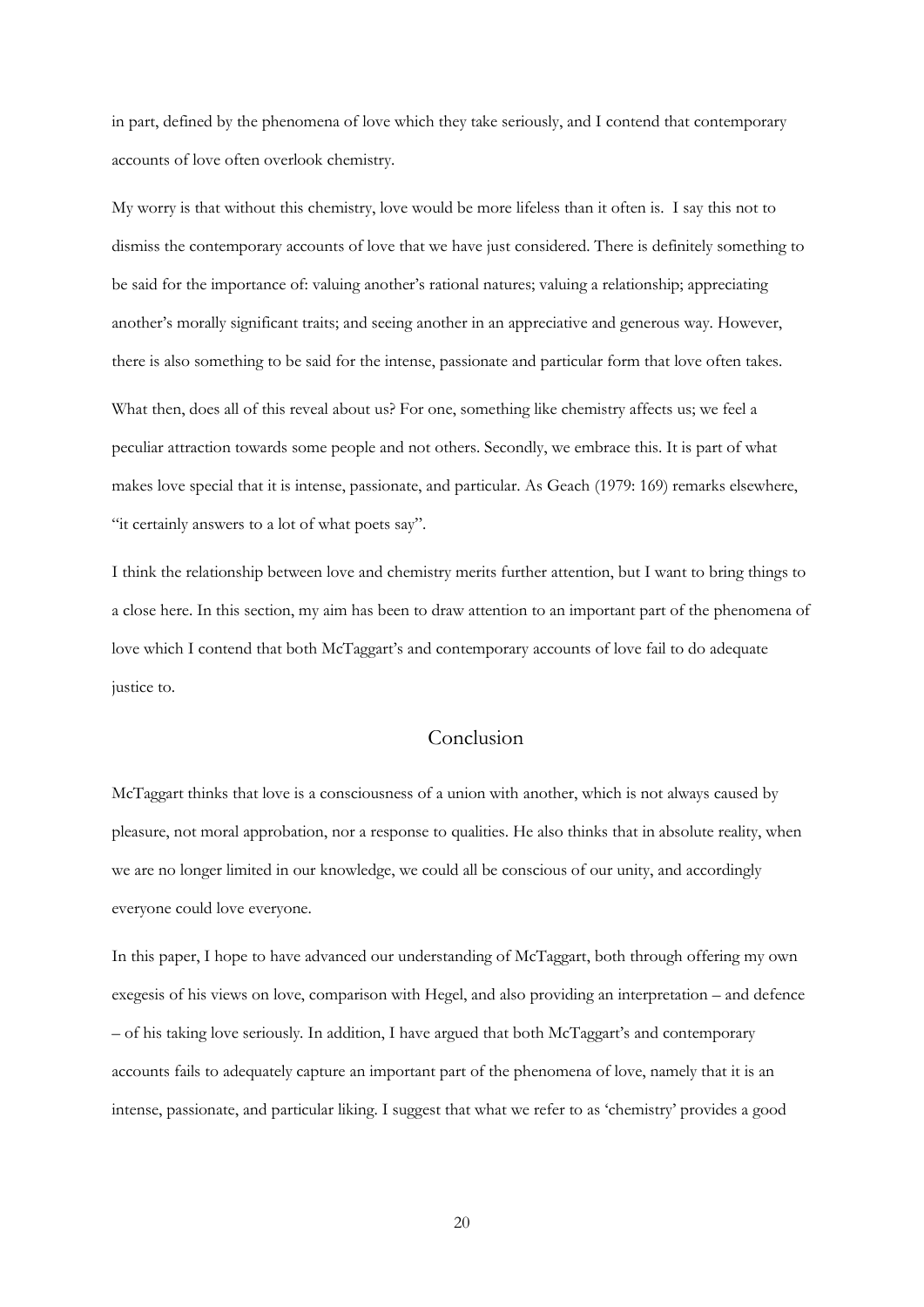way of accounting for this, while at the same time allowing us to maintain some of McTaggart's insights about what love is not.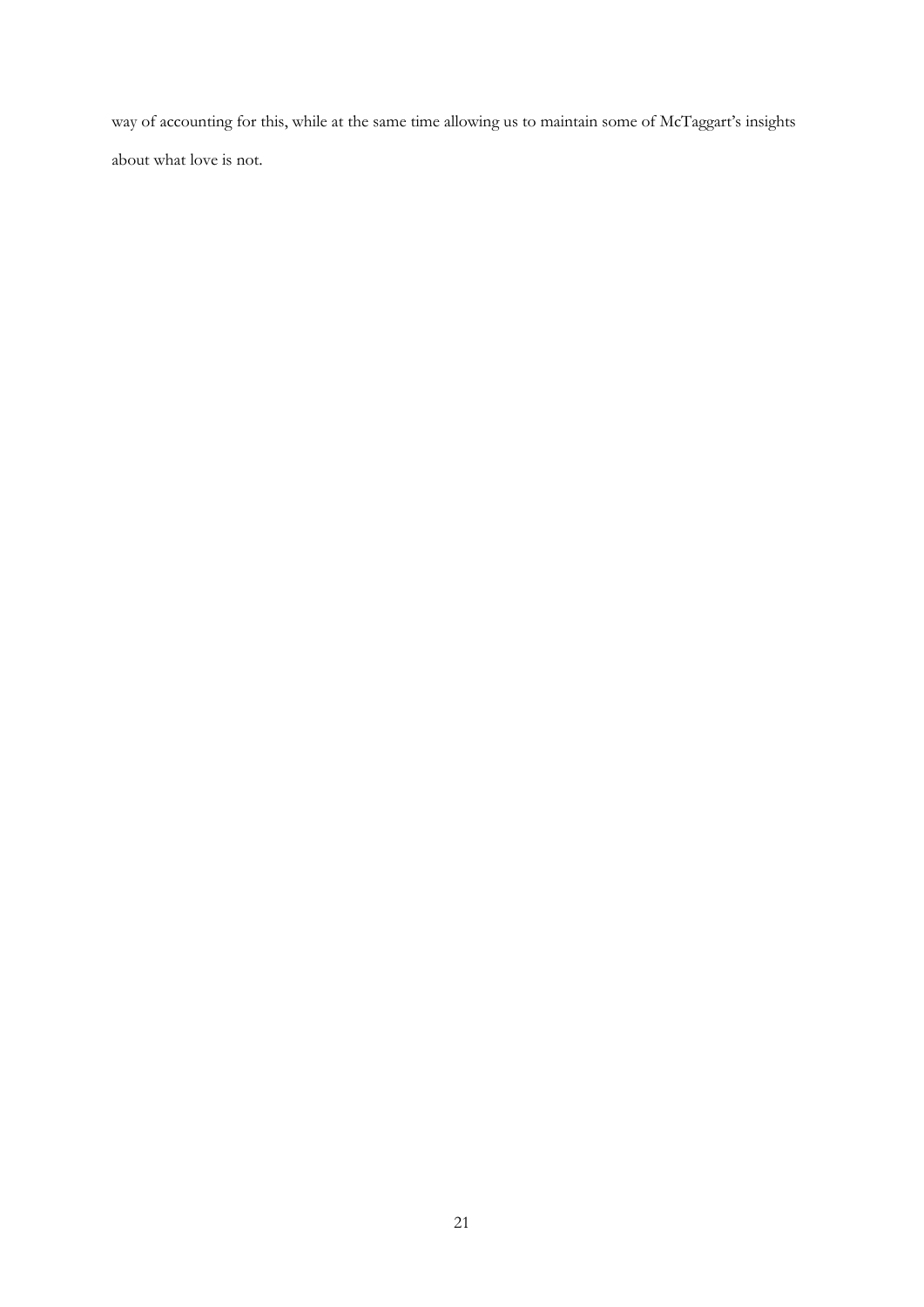## Bibliography

Abramson, K. and Leite, A. (2011) 'Love as a Reactive Emotion' in *The Philosophical Quarterly*, Volume 61, pp.673-699.

Ameriks, K. (2003) *Interpreting Kant's Critiques* (Oxford University Press)

Bennett, C. (2003) 'Liberalism, Autonomy and Conjugal Love' in *Res Publica*, Volume 9, Issue 3, pp. 285- 301.

Bradley, F.H. (1876) *Ethical Studies* (Oxford University Press)

Broad, C.D. (1938) *An Examination of McTaggart's Philosophy*, *part 1* (Cambridge University Press)

Brogaard, B. (2015) *On Romantic Love: Simple Truths about a Complex Emotion* (Oxford University Press)

- (forthcoming) 'Romantic Love for a Reason'

Carrier, M. (1986) 'Die begriffliche Entwicklung der Affinitätstheorie im 18. Jahrhundert Newtons

Traum—und was daraus wurde' in *Archive for history of exact sciences*, Volume 36, Issue 4, pp.327-389.

Collingwood, R.G. (1947) *The New Leviathan* [NL] (Oxford University Press)

Dickinson, G.L. (1931) *J. M. E McTaggart* (Cambridge University Press)

Geach, P. (1979) *Truth, Love and Immortality: an Introduction to McTaggart's Philosophy* (University of California Press)

Goethe, J.W. (1809) *Elective Affinities*, translated by Constantine, D. (1994) (Oxford University Press) Grenberg, J. (2013) *Kant's Phenomenological Method* (Cambridge University Press)

Hegel, G. *Philosophy of Right* [PR], translated by Nisbet, H. B. (1991), edited by (2006) Wood, A. (Cambridge University Press)

Ingthorsson, R. D. (2016) *McTaggart's Paradox* (Routledge)

Jollimore, T. (2011) *Love's Vision* (Princeton University Press)

Kant, I. *Critique of Practical Reason*, translated by Gregor, M. (1997) (Cambridge University Press)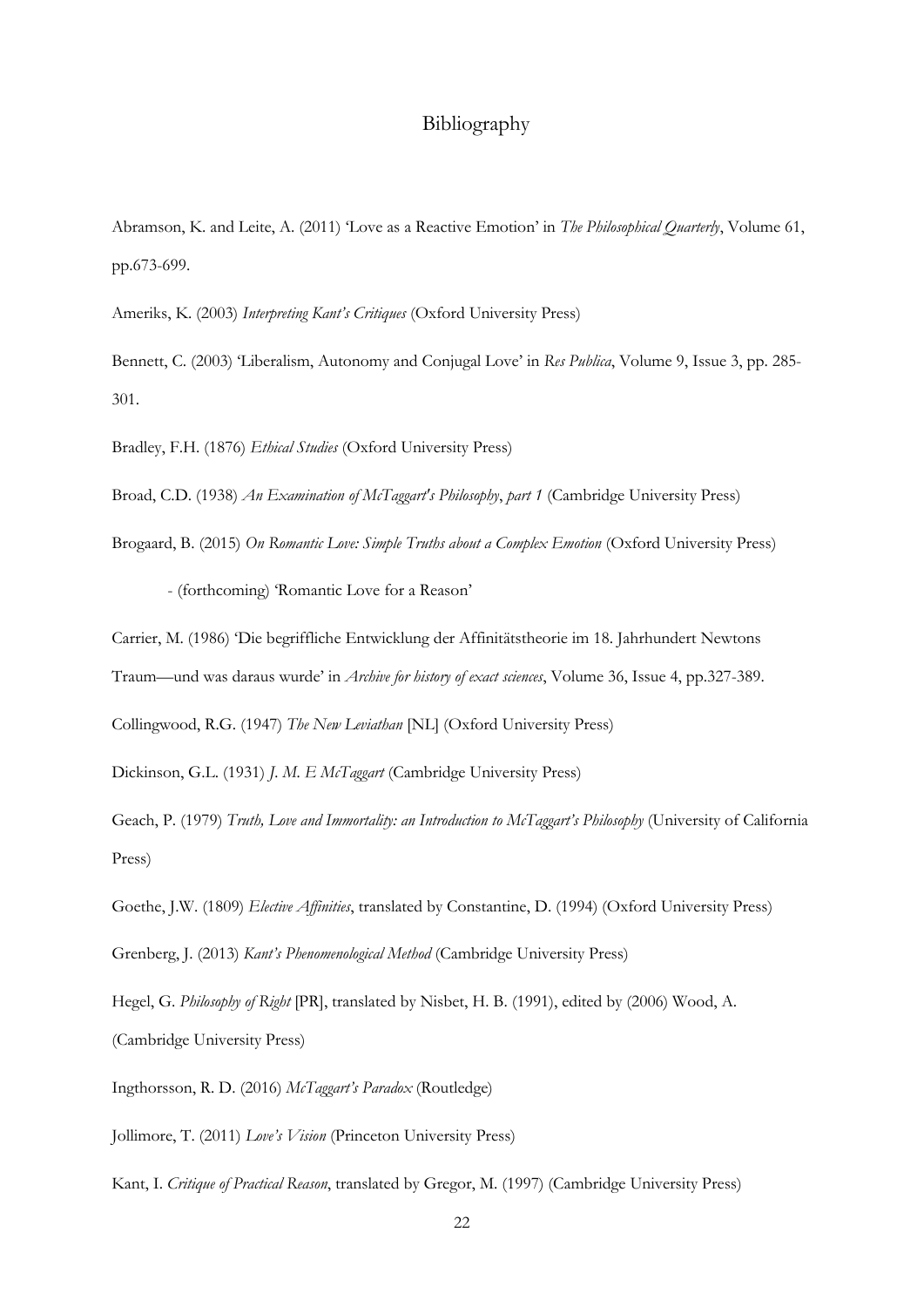Kolodny, N. (2003) 'Love as Valuing a Relationship' in *The Philosophical Review*, Volume 112, Issue 2, pp. 135-89.

Mander, W.J. (1996) 'On McTaggart on Love' in *History of Philosophy Quarterly*, Volume 13, Issue 1, pp. 133-47.

- (2011) *British Idealism: A History* (Oxford University Press)

McKeever, N. (2012) 'Love's Vision – By Troy Jollimore' in *Journal of Applied Philosophy*, Volume 29, pp. 88–90.

- (2017) 'Is the Requirement of Sexual Exclusivity Consistent with Romantic Love?' in *Journal of Applied Philosophy,* Volume 34, Issue 3, pp.353-369.

McKerlie, D. (2011) 'McTaggart on Love' in Hurka, T. (2011), *Underivative Duty* (Oxford University Press), pp. 66-86.

McTaggart, John. (1893) 'The Further Determination of the Absolute' [FDA]. Pamphlet designed for private distribution only. Reprinted in McTaggart's *Philosophical Studies,* pp. 210-272.

- (1906) *Some Dogmas of Religio*n [DR] (Edward Arnold Press)

- (1927) *The Nature of Existence II* [NE] Edited by C. D. Broad. (Cambridge University Press)

- (1934) *Philosophical Studies* [PS] Edited by S.V. Keeling. (Theomes Press)

Moore, G.E. (1903) *Principia Ethica* [PE], revised edition (1993) (Cambridge University Press) Schelling, F.W.J. (1797) *Ideas for a Philosophy of Nature* [IPN], translated by Harris, E.E and Heath, P (1988) (Cambridge University Press)

Protasi, S. (2014) 'Loving People for Who They Are (Even When They Don't Love You Back)' in *European Journal of Philosophy*, Volume 24, Issue 1, pp. 214-34.

Stern, R. (2009) *Hegelian Metaphysics* (Oxford University Press)

- (2015) *Kantian Ethics* (Oxford University Press)

Sticker, M. (2015) 'Educating the Common Agent: Kant on the Varieties of Moral Education' in *Archiv für Geschichte der Philosophie*, Volume 97, Issue 3, pp. 358–387.